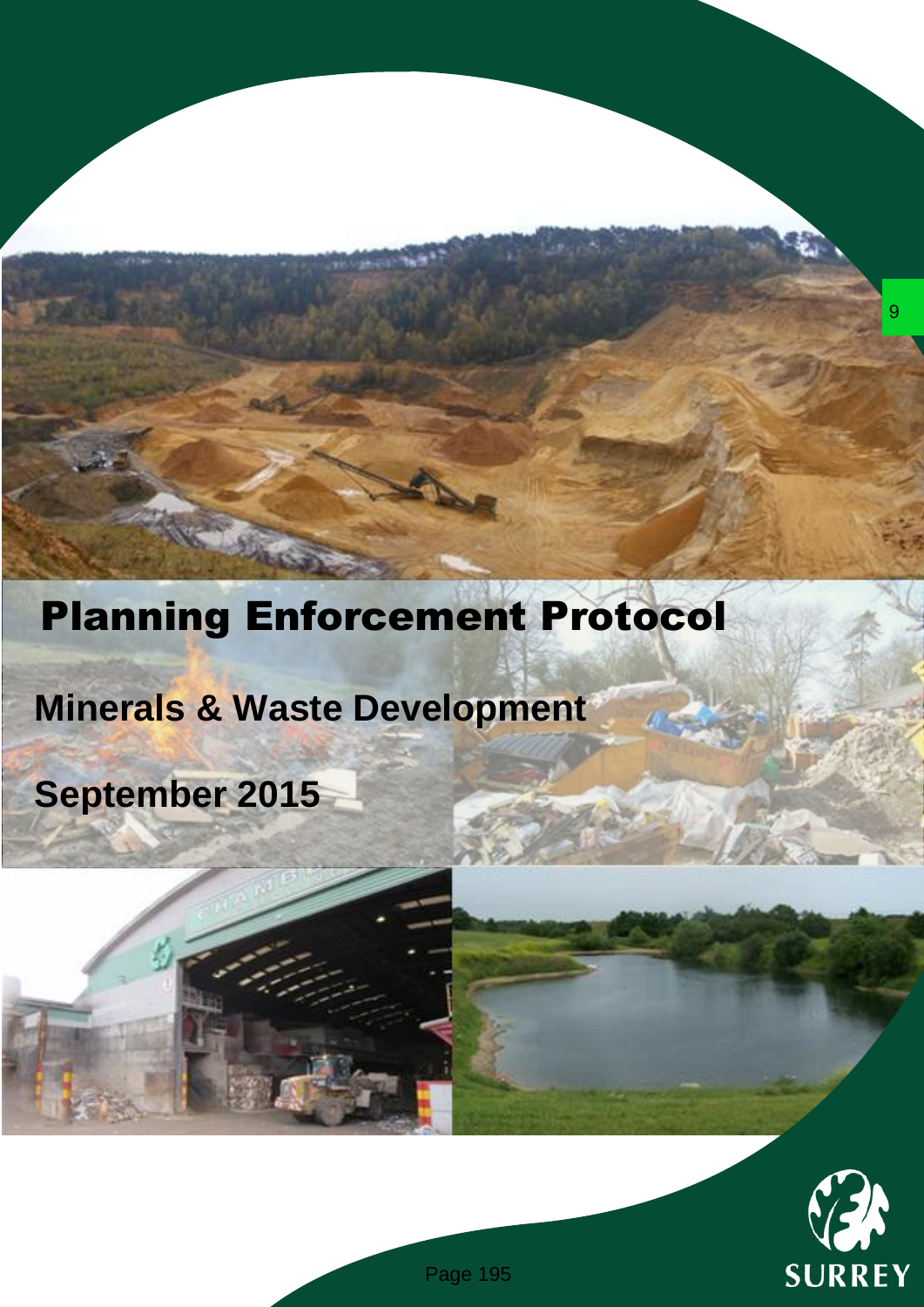

### **ENVIRONMENT & INFRASTRUCTURE**

**PLANNING ENFORCEMENT PROTOCOL (Minerals & Waste Development)** FRIVIRONMENT & INF<br>PLANNING ENFORCEM<br>(Minerals & Wastel<br>SEPTEMBEL

**SEPTEMBER 2015**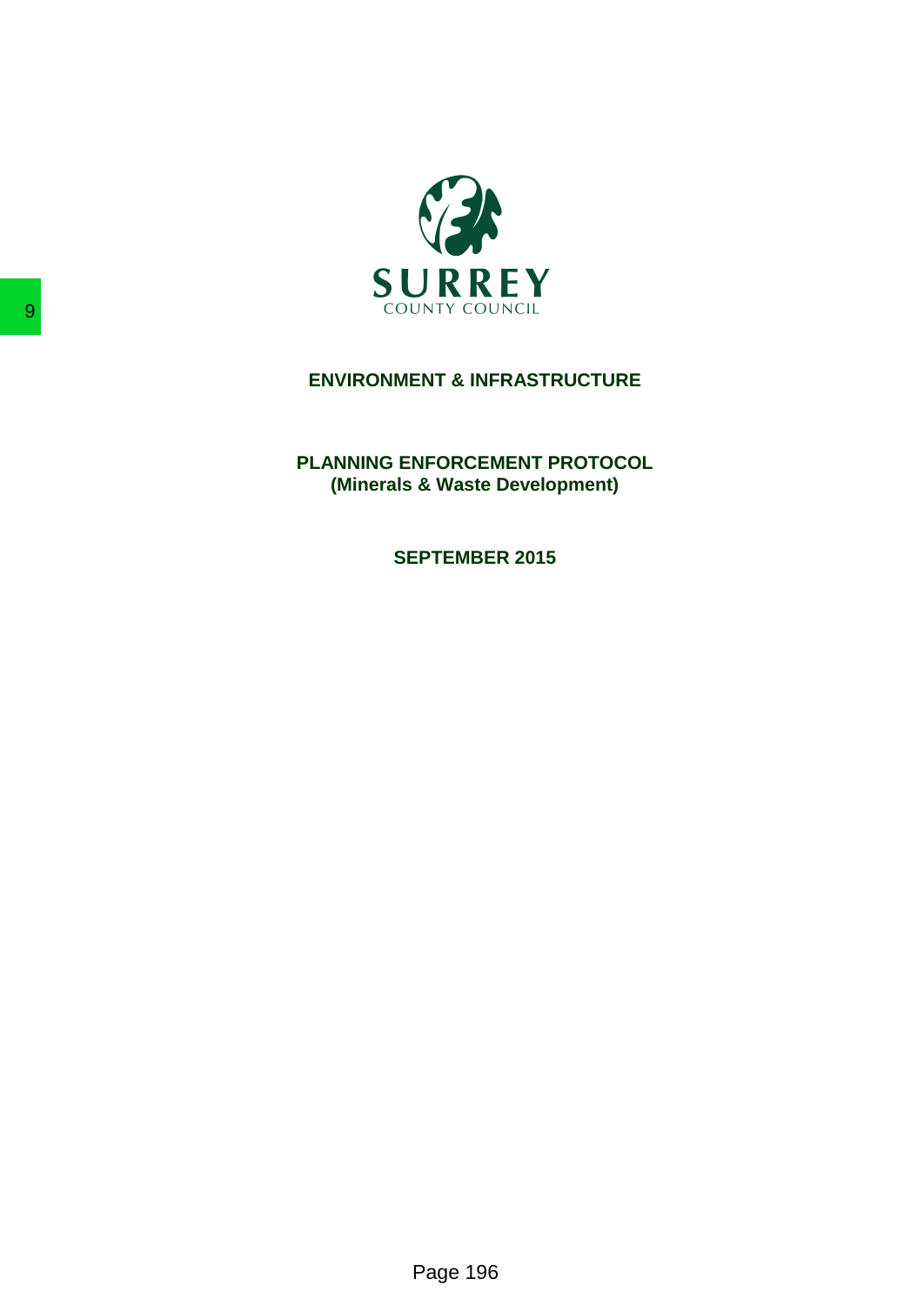### **Contents**

| <b>Section</b><br>1 |                                                               | Page No |   |
|---------------------|---------------------------------------------------------------|---------|---|
|                     | <b>Purpose of this document</b><br>Guidance                   | 5       |   |
|                     | <b>Openness</b>                                               |         |   |
|                     | Information                                                   |         |   |
| $\mathbf{2}$        | Introduction to the county planning function                  | 6       | 9 |
|                     | Responsibility                                                |         |   |
| 3                   | The monitoring and enforcement function                       | 7       |   |
|                     | Monitoring                                                    |         |   |
|                     | Enforcement                                                   |         |   |
|                     | Investigating site of unauthorised development                |         |   |
| 4                   | <b>Dealing with enquiries/complaints</b>                      | 10      |   |
|                     | How to raise a complaint or enquiry                           |         |   |
|                     | Recording and acknowledging complaints                        |         |   |
|                     | Confidentiality                                               |         |   |
|                     | Equality & diversity                                          |         |   |
|                     | Joint working with Local Authorities & National Organisations |         |   |
|                     | Procedures                                                    |         |   |
|                     | Dissatisfaction with the service                              |         |   |
| 5                   | <b>Classifying planning breaches</b>                          | 14      |   |
| 6                   | <b>Approach to enforcement</b>                                | 15      |   |
|                     | Negotiation                                                   |         |   |
|                     | Cessation of unauthorised development                         |         |   |
|                     | Retrospective planning applications                           |         |   |
| 7                   | Standards when considering enforcement action                 | 16      |   |
|                     | Reasonableness, proportionality and expediency                |         |   |
|                     | Deciding whether to take enforcement action: a last resort    |         |   |
|                     | <b>Discretion</b>                                             |         |   |
| 8                   | <b>Enforcement powers under the Town and Country Planning</b> | 18      |   |
|                     | <b>Act 1990</b>                                               |         |   |
|                     | Rights of Entry (s196A)                                       |         |   |
|                     | Requisition Notice (s330)                                     |         |   |
|                     |                                                               |         |   |
|                     |                                                               |         |   |
|                     | Page 197                                                      | Page 3  |   |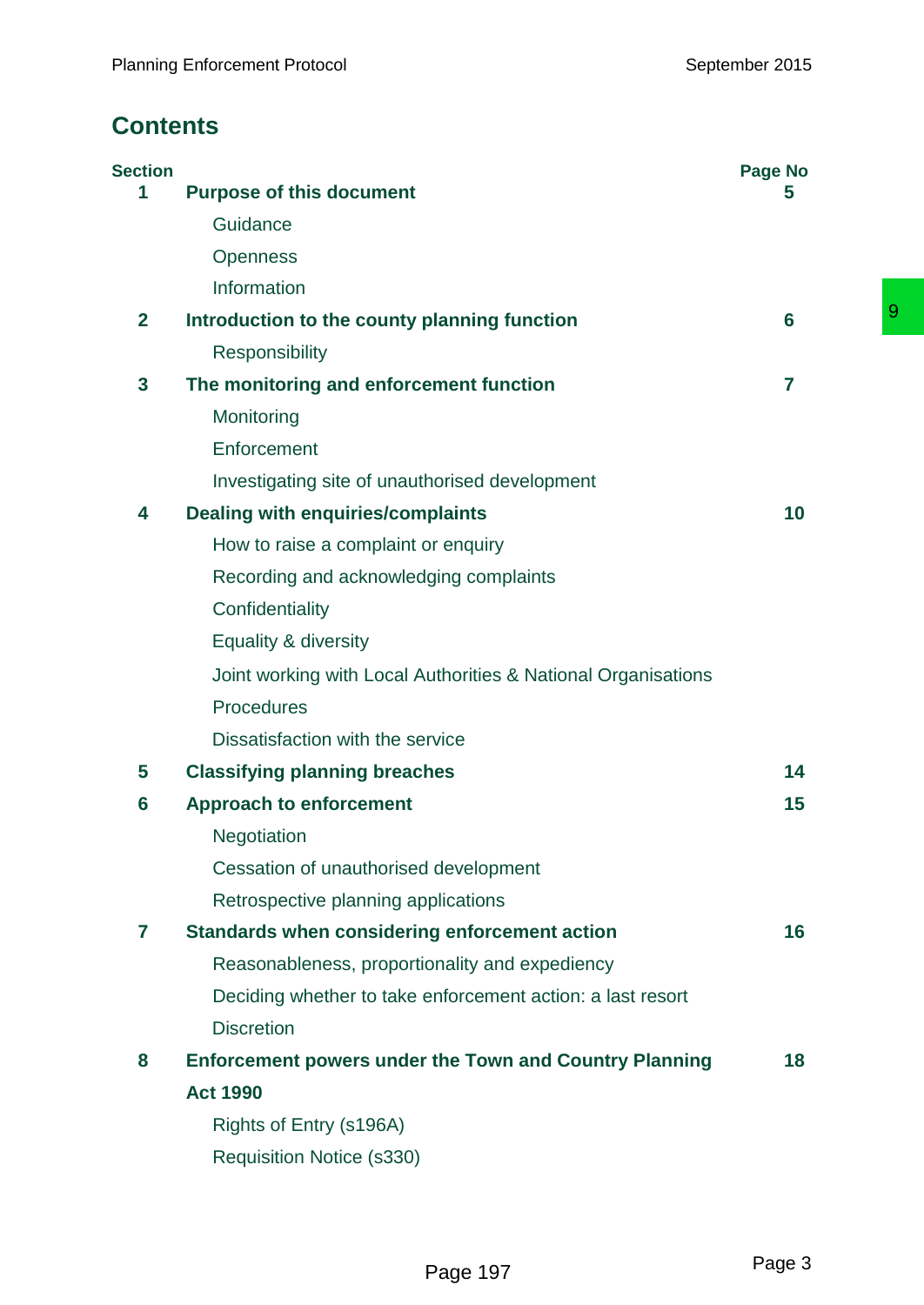|    | Planning contravention Notice (s171C(1))                      |    |
|----|---------------------------------------------------------------|----|
|    | Breach of Conditions Notice (s187A)                           |    |
|    | Enforcement Notice (s172E(1))                                 |    |
|    | Stop Notice (s183(1))                                         |    |
|    | Temporary Stop Notice (s171E(1))                              |    |
|    | Prosecution                                                   |    |
|    | Court Injunctions (s187B))                                    |    |
|    | Direct Action (s178)                                          |    |
| 9  | Scheduling of minerals and waste monitoring                   | 21 |
|    | Legislation                                                   |    |
| 10 | <b>Further consideration of enforcement action</b>            | 24 |
|    | European Convention on Human Rights (Human Rights Act         |    |
|    | 1998)                                                         |    |
|    | Pursuing a prosecution                                        |    |
|    | Working with the Regulatory Investigatory Procedures Act 2000 |    |
|    | Potential for use of the Proceeds of Crime Act 2002           |    |

### **List of figures**

| 9 |                        | Court Injunctions (s187B))                                    |      |
|---|------------------------|---------------------------------------------------------------|------|
|   |                        | Direct Action (s178)                                          |      |
|   | $\boldsymbol{9}$       | Scheduling of minerals and waste monitoring                   | 2    |
|   |                        | Legislation                                                   |      |
|   | 10                     | <b>Further consideration of enforcement action</b>            | 2    |
|   |                        | European Convention on Human Rights (Human Rights Act         |      |
|   |                        | 1998)                                                         |      |
|   |                        | Pursuing a prosecution                                        |      |
|   |                        | Working with the Regulatory Investigatory Procedures Act 2000 |      |
|   |                        | Potential for use of the Proceeds of Crime Act 2002           |      |
|   | <b>List of figures</b> |                                                               |      |
|   | <b>Figure 1</b>        | <b>Enforcement procedures</b>                                 | 9    |
|   | <b>List of tables</b>  |                                                               |      |
|   | Table 1                | Prioritising complaints                                       | 11   |
|   | <b>Table 2</b>         | Scheduling mineral site visits                                | 22   |
|   |                        | <b>List of appendices</b>                                     |      |
|   | <b>Appendix 1</b>      | Legislation, guidance and policy documents                    | 27   |
|   |                        | A. National Policy Guidance                                   |      |
|   |                        | <b>B.</b> Local Policy Guidance                               |      |
|   | <b>Appendix 2</b>      | Glossary                                                      | 29   |
|   | <b>Appendix 3</b>      | <b>Contact details</b>                                        | 31   |
|   |                        |                                                               |      |
|   |                        |                                                               |      |
|   |                        | Page 198                                                      | Page |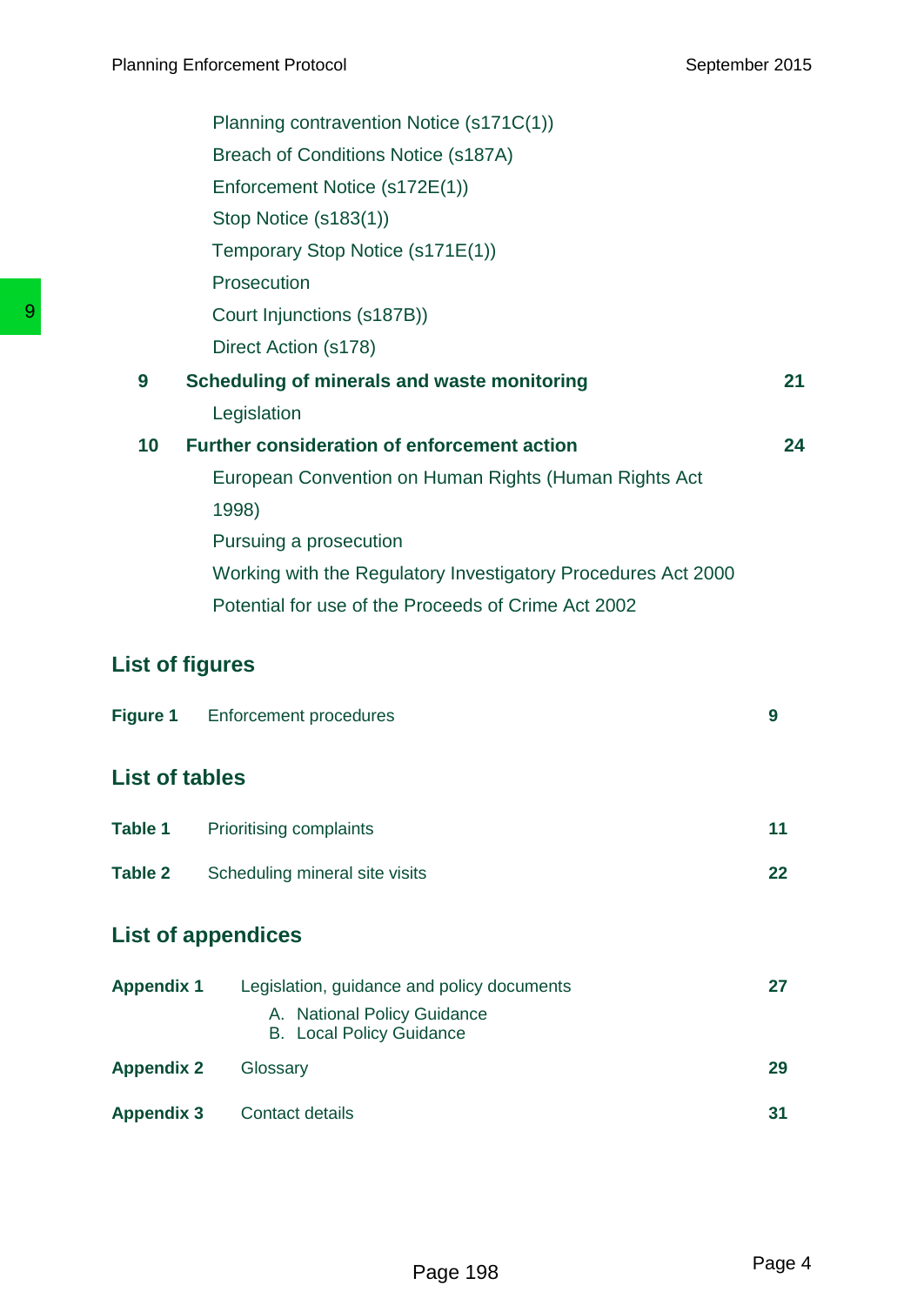### **1. Purpose of this document**

### **Guidance**

- 1.1 Surrey County Council's ("*SCC"*) Planning Enforcement Protocol ("*the protocol"*) is set out as guidance for members of the public, developers and other interested parties in relation to the principles and standards the County Planning Authority ("*CPA"*) will seek to apply in pursuance of its planning monitoring and enforcement responsibilities: which include mineral and waste development. The protocol will also assist the CPA in considering the most appropriate action to take specific to enforcement and monitoring matters.
- 1.2 The protocol provides general guidance on the factors that the CPA will take into account when deciding whether to take enforcement action in relation to a breach of planning control. Each individual case will be considered on its own merits against not only the protocol but also the relevant Development Plan and Government guidance before any decision is taken.

### **Openness**

1.3 Officers will advise a complainant and those involved in carrying out unauthorised development of the protocol that applies and will keep as much information as is practically possible in the public domain, whilst protecting the confidentiality of a complainant and any sensitive business information. Officers will seek to maintain dialogue with operators and landowners in order to achieve an agreed solution. Where enforcement action is taken through the issue of a formal notice, these matters will be reported to the Planning and Regulatory Committee twice a year sponsibilities: which include mineral and waster<br>also assist the CPA in considering the most<br>date assist the CPA in considering the most<br>fic to enforcement and monitoring matters.<br>yuidance on the factors that the CPA will

### **Information**

- 1.4 This document is provided as information only. It is not a full and authoritative statement of the law and does not constitute professional and/or legal advice. Any statement in this document does not replace, extend, amend or alter in any way the statutory provisions of the Town and Country Planning Act 1990 or any subordinate legislation made under it or statutory guidance issued in relation to it.
- 1.5 The CPA accepts no responsibility for any errors, omissions or misleading statements on these pages, or any source of information to which these pages refer. In particular, it must be noted that, although SCC has made every effort to ensure that the information in this document is correct, changes in the law and the nature of implementation mean that the information in this document cannot be guaranteed as accurate.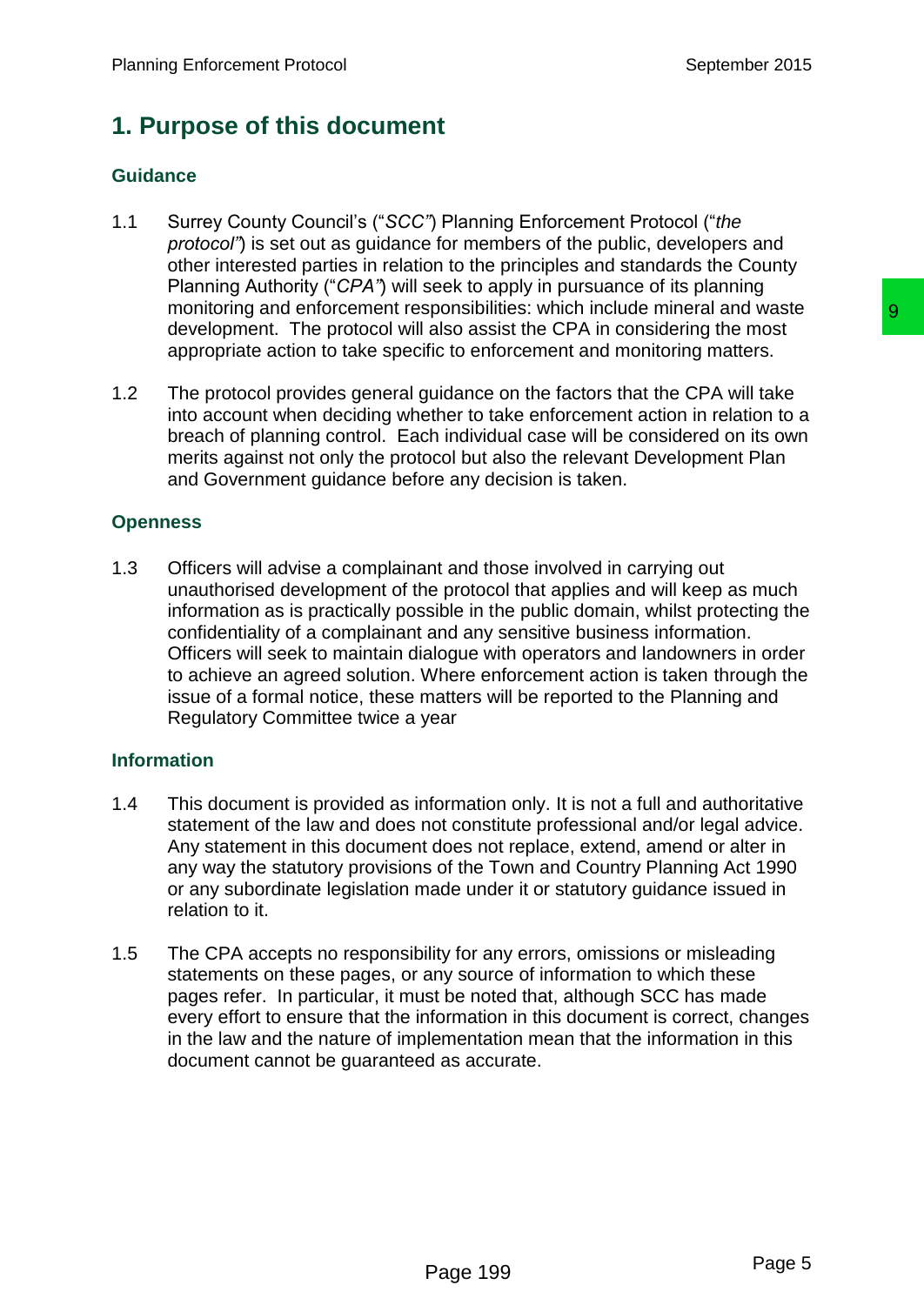### **2. Introduction to the County planning function**

### **Responsibility**

- 2.1 Surrey County Council as the CPA has responsibility for discharging the development control planning function(s) associated with minerals extraction, management of waste, and SCC's own development under the provisions of the Town and Country Planning General Regulations 1992. The planning functions relating to mineral and waste matters are often referred to as "county matters" and are defined by Schedule 1 of the Town and Country Planning Act 1990 and the Town and Country Planning (Prescription of County Matters)(England) Regulations 2003. Fraiting to mineral and waste matters are of the Town and Country Planning (Prescription 2003).<br>
2.2 This document only deals with minerals and enforcement of SCC's own Regulation 3 de document, but will be covered within
	- 2.2 This document only deals with minerals and waste matters, the monitoring and enforcement of SCC's own Regulation 3 development is not addressed within this document, but will be covered within a separate procedure note.
	- 2.3 The CPA has legal powers to deal with county matters. District and Borough Councils deal with all other planning matters including:
		- Fly tipping and abandoned cars
		- Developments permitted by District or Borough Councils, this includes the importation and exportation of materials to develop sites where the materials are an integral part of the development and are necessary for it to be carried out
		- Agricultural determinations
		- Where a mixture of uses, including both county and non-county matters take place on a site, the relevant District or Borough Council has jurisdiction to address both planning applications or enforcement action with agreement of the CPA, but the CPA is unable to address District and Borough matters in this way
		- Housing and commercial development
		- Untidy lands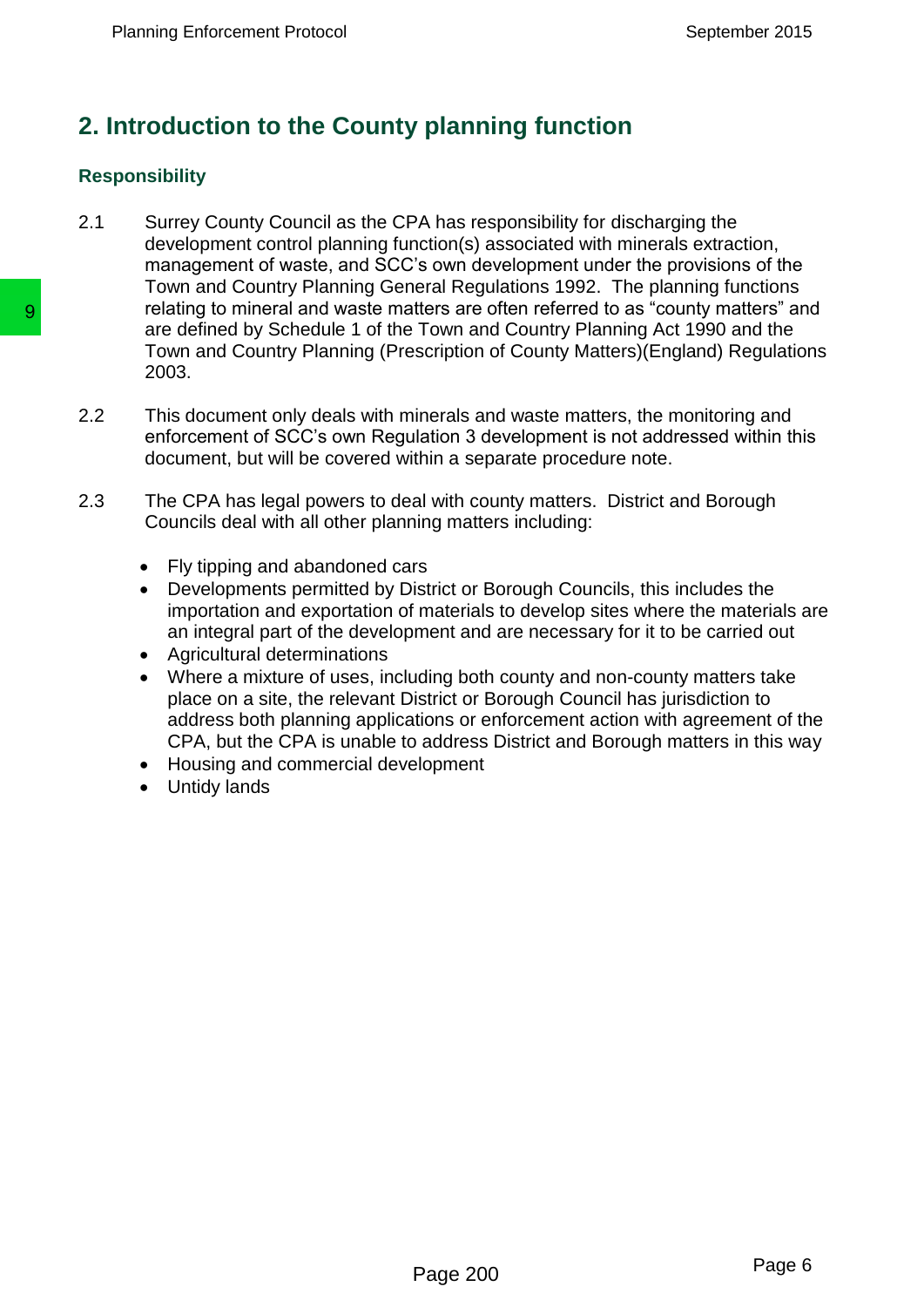### **3. The monitoring and enforcement function**

### **Monitoring**

3.1 For all dormant and operational minerals sites and operational waste sites with planning permissions granted by the CPA, officers undertake routine monitoring to ensure compliance with conditions imposed as part of such permissions and to ensure that any unauthorised development is identified, and regularised as appropriate. The CPA has been proactive in monitoring such sites for over 20 years and this has now become mandatory through the requirements of 'The Town and Country Planning (Fees for Applications and Deemed Applications) (Amendment) (England) Regulations 2012', the 'Waste Framework Directive (2008/98EC)' and 'The Waste (England and Wales) Regulations 2012'.

### **Enforcement**

- 3.2 Where there are breaches of planning control from unauthorised mineral or waste development or from non-compliance with planning conditions, the CPA has discretion to take enforcement action if expedient.
- 3.3 The legislation governing such planning enforcement is principally provided by the following:
	- Town and Country Planning Act 1990
	- Planning and Compensation Act 1991
	- Town and County Planning Act (General Permitted Development Order) 2015
	- Town and Country Planning (Enforcement Notice and Appeals) Regulations 2002
	- Planning and Compulsory Purchase Act 2004
	- Town and Country Planning (Fees for applications and deemed applications) Regulations 2012
	- Department for Business Innovation and Skills Regulators' Code April 2014
	- The Crown Prosecution The Code for Crown prosecutors January 2013
- 3.4 In carrying out the CPA's enforcement function, procedures and decisions will have regard to legislation guidance and policy, details of which can be found in Appendix 1.
- 3.5 The Enforcement Protocol complies with the National Planning Policy Framework (NPPF), paragraph 207 which states:

'Effective enforcement is important as a means of maintaining public confidence in the planning system. Enforcement action is discretionary, and local planning authorities should act proportionately in responding to suspected breaches of planning control. Local planning authorities should consider publishing a local enforcement plan to manage enforcement proactively, in a way that is appropriate to their area. This should set out how they will monitor the If the requirements of The Town and<br>indivisor and Deemed Applications) (Amendment)<br>Waste Framework Directive (2008/98EC) and<br>Regulations 2012'.<br>Waste Framework Directive (2008/98EC) and<br>Regulations 2012'.<br>Interpaliance wit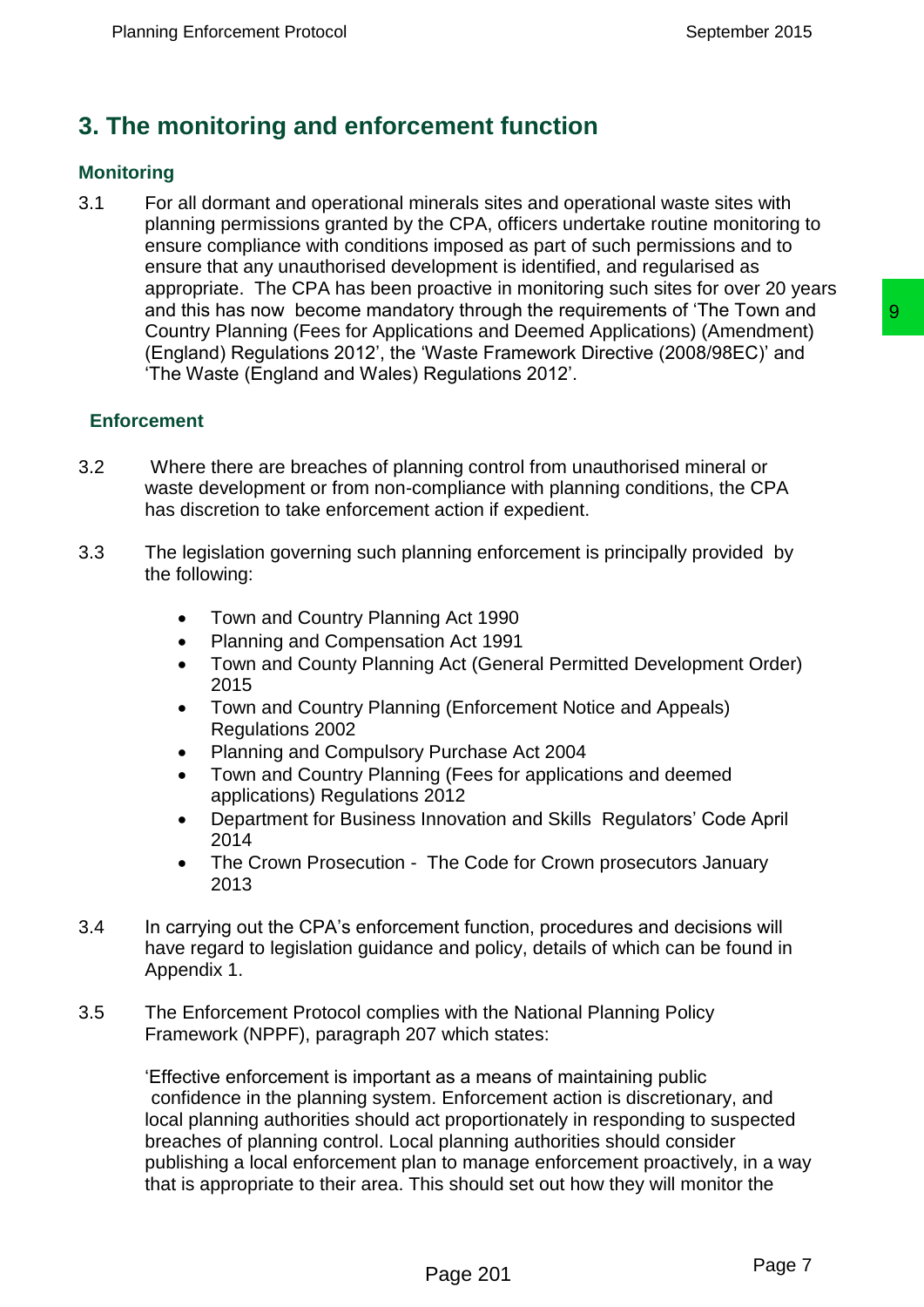implementation of planning permissions, investigate alleged cases of unauthorised development and take action where it is appropriate to do so.

3.6 This Enforcement Protocol sets out the CPAs approach to achieving planning compliance at mineral and waste management sites within Surrey and consists of two broad elements. The first relates to the proactive monitoring of authorised mineral and waste management sites and the second sets out how enquiries/complaints alleging that a breach of planning control has occurred will be investigated and remedied where appropriate.

#### **Investigating sites of unauthorised development**

- 3.7 In addition to the monitoring of sites with planning permission, sites known to have unauthorised development are added to our schedule.
- 3.8 Planning breaches on all sites that are identified through such visits are raised with operators and landowners and compliance is sought through a process of informal discussion and encouragement. Where such actions fail to achieve the desired effect then formal enforcement action may be taken. This may result in either a negotiated cessation, compliance through the issue of an enforcement notice or potentially the retrospective grant of planning permission, either through a planning application or at appeal. STRIM STRIM STRIM Investigating sites of unauthorised development and the monitoring of sites with phave unauthorised development are added<br>
3.8 Planning breaches on all sites that are identify the monitorised development
	- 3.9 Breaches of planning control may be brought to the attention of the CPA through either complaints made by members of the public, Parish Councils, District or Borough Councils, elected Members, private/charitable organisations and/or other regulatory bodies such as the Environment Agency, but can also arise by monitoring or enforcement officers identifying breaches of planning control.
	- 3.10 See Fig. 1 Enforcement Procedures for the enforcement decision making process.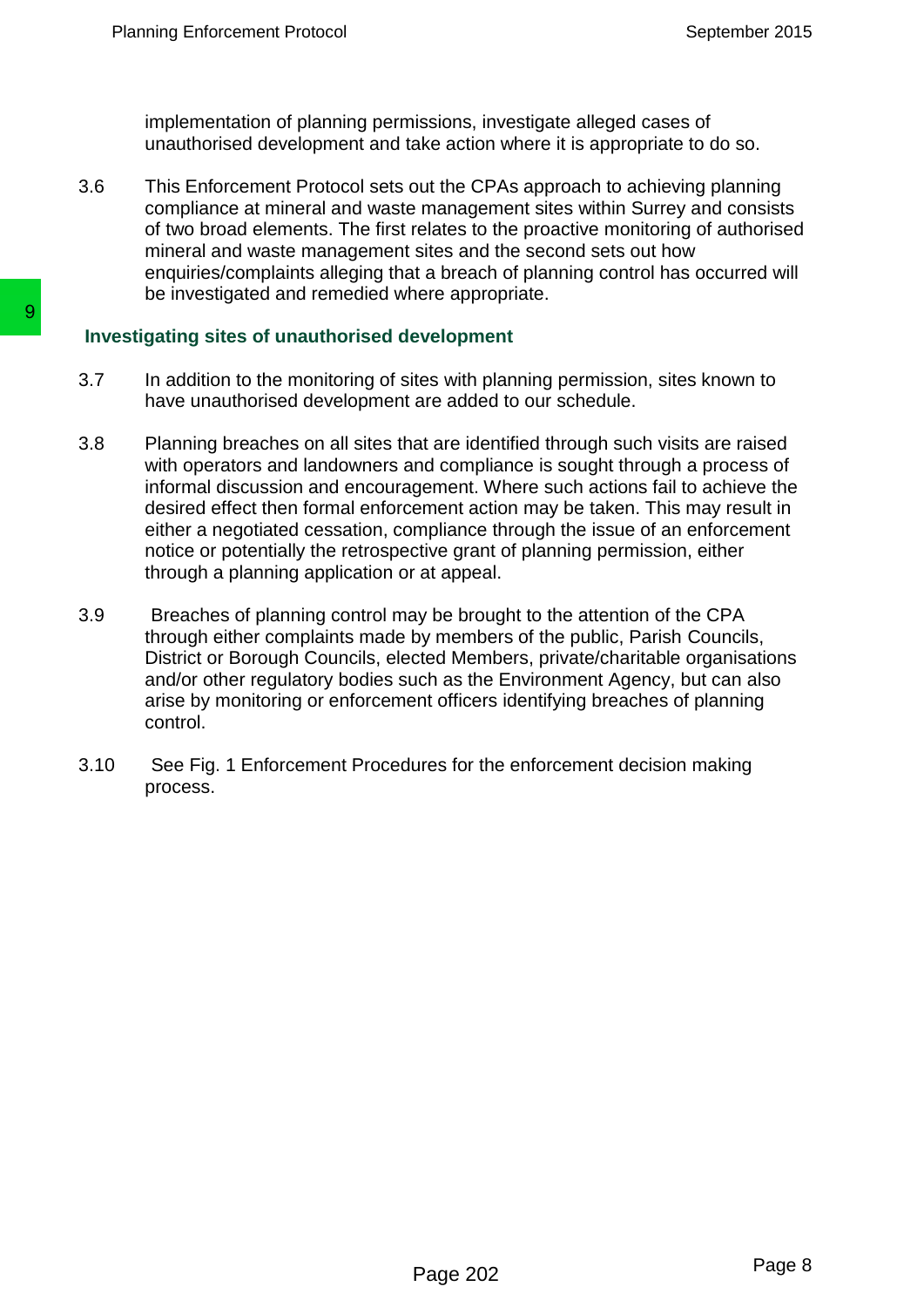

Note: legal advice may be sought at any point in this process and EIA screening will also be sought.

 $\circ$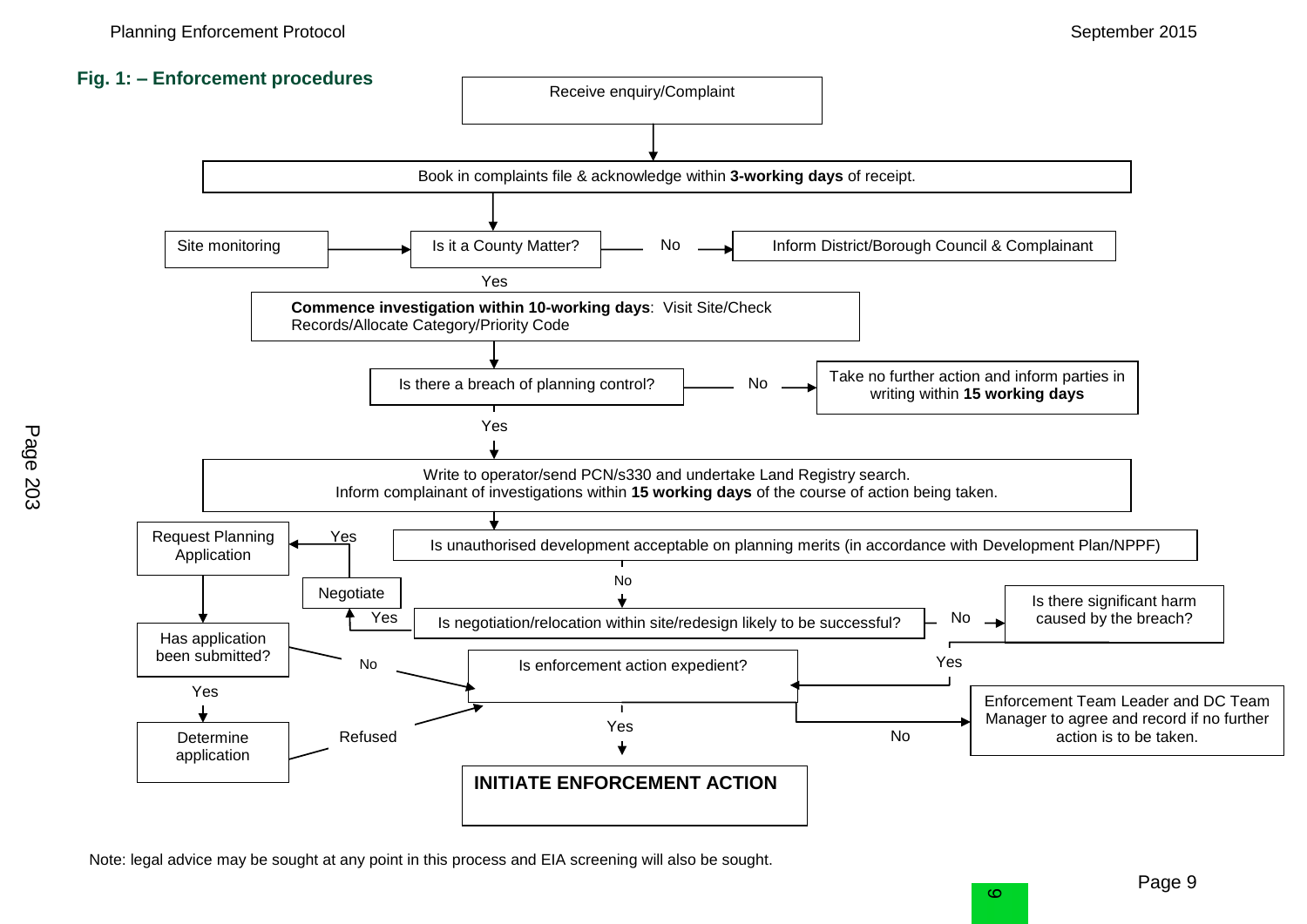### **4. Dealing with enquiries and complaints**

#### **How to raise a complaint or enquiry**

- 4.1 People should contact the CPA when they are concerned that mineral or waste development, is a cause of concern or is considered a breach of planning control. These will be investigated on a priority basis dependent upon the perception of risk (see Table 1 Prioritising Complaints). The CPA will seek cooperation to resolve problems and use formal enforcement powers as a last resort.
- 4.2 Wherever possible, email is the best way of communicating with the Monitoring and Enforcement Team Those wishing to enquire or make a complaint about a site should provide the following details as a minimum: 9<br>
System and Enforcement Team Those wishing to ensure.<br>
The resort.<br>
Wherever possible, email is the best way of<br>
and Enforcement Team Those wishing to e<br>
site should provide the following details as<br>
(i) The rime and dat
	- i) Their name, contact phone number and email or postal address.
	- ii) The time and date of their communication.
	- iii) The site name and postal address of the site in question.
	- iv) The date and time of the problem, plus full details of the issue.
	- 4.3 Officers are contactable by phone, email or post and contact details are provided on the [SCC website](http://new.surreycc.gov.uk/environment-housing-and-planning/planning/planning-applications-register/planning-enforcement-of-minerals-and-waste#enq) and at the end of this document.

### **Recording and acknowledging complaints**

- 4.4 Upon receipt of a complaint, the CPA will make an initial risk assessment to classify the complaint, see Table 1.
- 4.5 Details of the complaint will be recorded and allocated to a Monitoring Officer (in the case of authorised sites) or to an Enforcement Officer (where the site is unauthorised) within 2 working days of receipt of the complaint.
- 4.6 The appropriate officer will contact the complainant (*by way of writing or telephone*) to acknowledge receipt of their complaint(s) within 3 working days of receiving the complaint.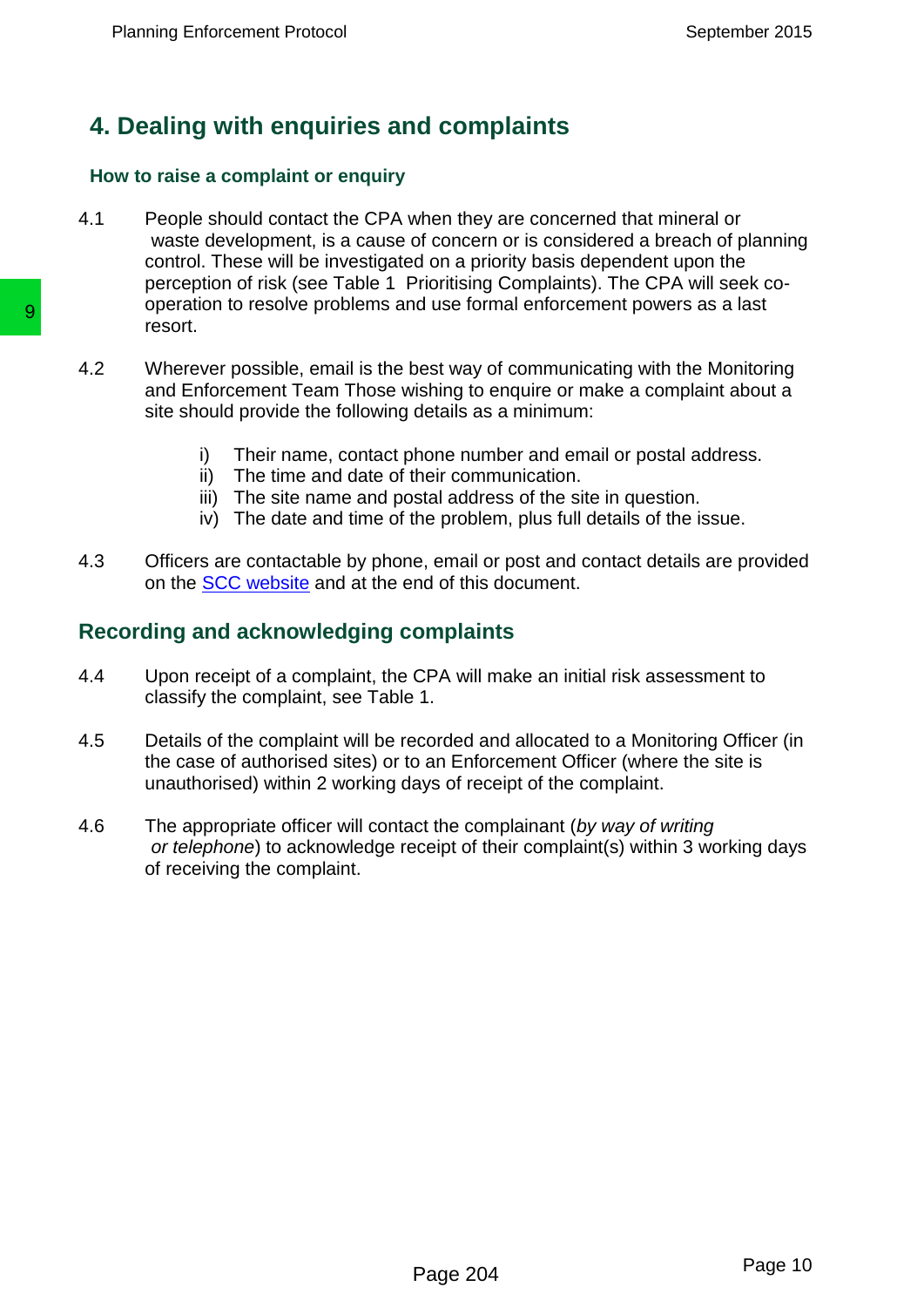| <b>Priority</b>                                                                                                                                                                                                                                                                                                                                                                    | <b>Risk</b>                                                                                                                                                                                                                                                                                                                    | <b>Examples of public</b><br>concern                                                                    |   |  |  |
|------------------------------------------------------------------------------------------------------------------------------------------------------------------------------------------------------------------------------------------------------------------------------------------------------------------------------------------------------------------------------------|--------------------------------------------------------------------------------------------------------------------------------------------------------------------------------------------------------------------------------------------------------------------------------------------------------------------------------|---------------------------------------------------------------------------------------------------------|---|--|--|
| Low                                                                                                                                                                                                                                                                                                                                                                                | Minor breaches of planning<br>conditions.                                                                                                                                                                                                                                                                                      | A failure to turn off lights<br>on site                                                                 |   |  |  |
| <b>Medium</b>                                                                                                                                                                                                                                                                                                                                                                      | Major breaches of planning<br>conditions<br><b>or</b><br>Unauthorised activities and/or<br>development with the potential to<br>cause harm to the environment.                                                                                                                                                                 | A failure to install or<br>maintain wheel cleaning<br>equipment                                         | 9 |  |  |
| <b>High</b>                                                                                                                                                                                                                                                                                                                                                                        | Unauthorised activities and/or<br>development posing a significant<br>risk of irreversible harm to public<br>amenity and/or the environment.                                                                                                                                                                                   | The disposal of mixed<br>waste materials causing<br>the risk of irreversible<br>harm to the environment |   |  |  |
| Table 1 – Prioritising complaints                                                                                                                                                                                                                                                                                                                                                  |                                                                                                                                                                                                                                                                                                                                |                                                                                                         |   |  |  |
| tiality                                                                                                                                                                                                                                                                                                                                                                            |                                                                                                                                                                                                                                                                                                                                |                                                                                                         |   |  |  |
|                                                                                                                                                                                                                                                                                                                                                                                    | or the purpose of enforcement action all complainant details (name, address,<br>ontact details etc.) provided to the CPA will be treated as confidential and in all<br>ases handled in accordance with the Data Protection Act 1998, though this<br>ay potentially result in such information having to be disclosed at court. |                                                                                                         |   |  |  |
| & Diversity                                                                                                                                                                                                                                                                                                                                                                        |                                                                                                                                                                                                                                                                                                                                |                                                                                                         |   |  |  |
| he CPA will promote equality of opportunity and no individual will receive less<br>more favourable treatment on the grounds of gender, sexual orientation,<br>sability, marital status, ethnicity, race, age or religion.                                                                                                                                                          |                                                                                                                                                                                                                                                                                                                                |                                                                                                         |   |  |  |
|                                                                                                                                                                                                                                                                                                                                                                                    | rking with Local Authorities & National Organisations                                                                                                                                                                                                                                                                          |                                                                                                         |   |  |  |
| most cases a joint working approach is usually maintained with local,<br>ordering and national authorities and information will therefore be shared with<br>e district and boroughs and Environment Agency, and sometimes other<br>ganisations including the Police, HM Revenue and Customs, The Department<br>In Transport and the Driver and Vehicle Licensing Authority (DVLA). |                                                                                                                                                                                                                                                                                                                                |                                                                                                         |   |  |  |
| bint investigation of sites may be arranged with the Environment Agency and<br>e district and boroughs and if unable to attend they will be promptly advised of<br>ur findings. The operator/land owner/occupier will be advised of planning<br>reaches in writing and other authorities will receive copies of such<br>ommunications                                              |                                                                                                                                                                                                                                                                                                                                |                                                                                                         |   |  |  |
| reaches of planning control that are investigated and are found not to constitute<br>'county matter' will be referred to the relevant district or borough.                                                                                                                                                                                                                         |                                                                                                                                                                                                                                                                                                                                |                                                                                                         |   |  |  |
|                                                                                                                                                                                                                                                                                                                                                                                    |                                                                                                                                                                                                                                                                                                                                | Page 11                                                                                                 |   |  |  |
|                                                                                                                                                                                                                                                                                                                                                                                    | Page 205                                                                                                                                                                                                                                                                                                                       |                                                                                                         |   |  |  |

### **Table 1 – Prioritising complaints**

### **Confidentiality**

4.7 For the purpose of enforcement action all complainant details (*name, address, contact details etc.)* provided to the CPA will be treated as confidential and in all cases handled in accordance with the Data Protection Act 1998, though this may potentially result in such information having to be disclosed at court.

### **Equality & Diversity**

4.8 The CPA will promote equality of opportunity and no individual will receive less or more favourable treatment on the grounds of gender, sexual orientation, disability, marital status, ethnicity, race, age or religion.

### **Joint Working with Local Authorities & National Organisations**

- 4.9 In most cases a joint working approach is usually maintained with local, bordering and national authorities and information will therefore be shared with the district and boroughs and Environment Agency, and sometimes other organisations including the Police, HM Revenue and Customs, The Department for Transport and the Driver and Vehicle Licensing Authority (DVLA).
- 4.10 Joint investigation of sites may be arranged with the Environment Agency and the district and boroughs and if unable to attend they will be promptly advised of our findings. The operator/land owner/occupier will be advised of planning breaches in writing and other authorities will receive copies of such communications
- 4.11 Breaches of planning control that are investigated and are found not to constitute a 'county matter' will be referred to the relevant district or borough.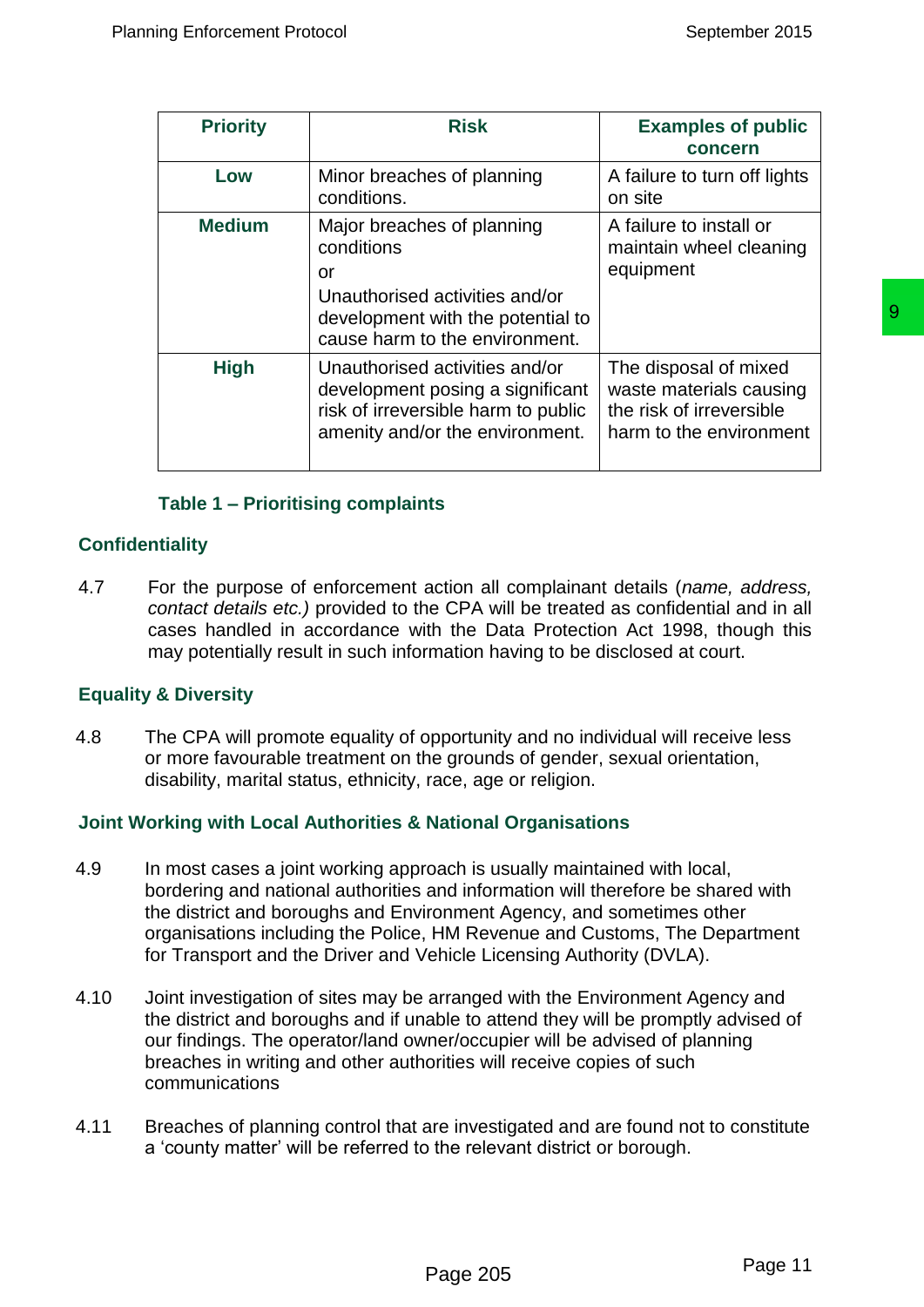- 4.12 In certain circumstances, there may be occasions when the CPA's planning enforcement function overlaps or runs parallel to the different legislative functions of other authorities such as the Environment Agency or Natural England. Any enforcement action taken by the CPA will be based upon planning considerations and will not seek to substitute and/or duplicate legislative powers of different authorities.
- 4.13 Upon identifying a possible legislative contravention in relation to a different authority's remit, the CPA will notify that authority of the suspected contravention as soon as practicably possible.

#### **Procedures**

- 4.14 Advice following an investigation will be put clearly and simply in writing. All letters/electronic mail and notices to unauthorised developers will explain the breach, the requirements of the CPA to put the matter right including time scales and remind the developer of the powers the authority has to take formal action.
- 4.15 A technical breach of planning control will be investigated and assessed as to whether it warrants enforcement action. The CPA will take enforcement action when a breach of planning control is considered unacceptable. In deciding whether to take enforcement action in relation to a breach of condition, the CPA will have particular regard to conditions that were imposed to protect and/or mitigate environmental or amenity impacts, without which planning permission would not have been granted by the CPA. The scale and persistence of the breach of condition will also be taken into account when determining the nature of any enforcement action. Soon as practicably possible.<br>
Procedures<br>
4.14 Advice following an investigation will be put<br>
letters/electronic mail and notices to unauth<br>
breach, the requirements of the CPA to put<br>
and remind the developer of the powe
	- 4.16 The rights of appeal of the operator/land owner/occupier against any formal notice will be clearly explained.
	- 4.17 Before any formal enforcement action is undertaken, operators/land owners/occupiers will be invited to discuss the issues with the officer, unless immediate action against the breach of planning control is necessary.
	- 4.18 Any threat of formal action will be expedited where there is inadequate evidence of steps being taken to resolve the problems.

#### **Dissatisfaction with the service**

- 4.19 Should an individual not be satisfied with the outcome of a specific investigation into an alleged breach of planning control, they may in the first instance write to the Planning Development Team Manager expressing their concerns and/or requesting a review of the investigation.
- 4.20 If a complainant is concerned about progress at a particular site then they may also speak to their County Councilor who will be able to pursue matters with officers on their behalf.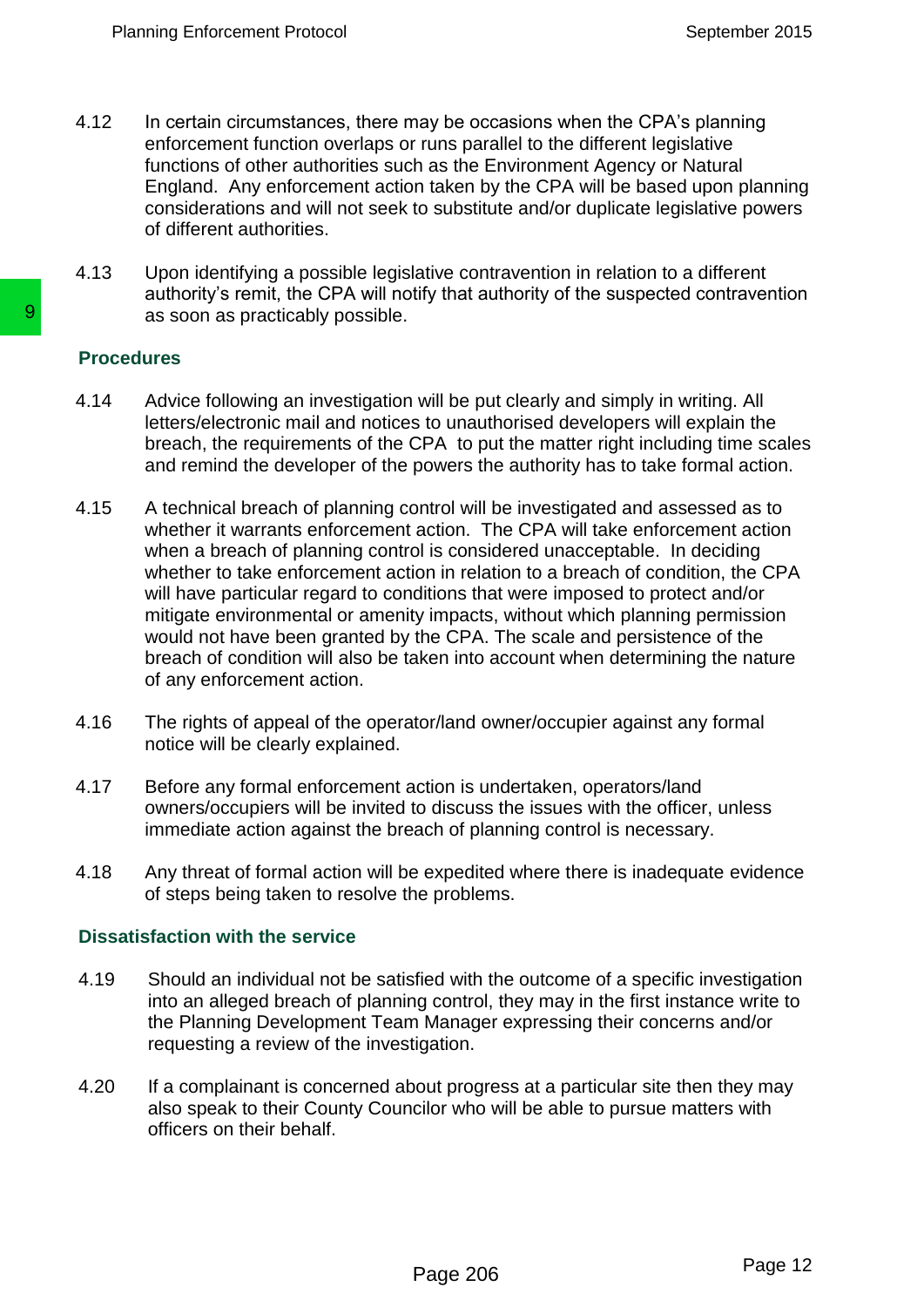4.21 A member of public may use the **County Council's Complaints Procedure** if they are concerned about the nature of action taken by the CPA where unauthorised development has been alleged. If not satisfied with the outcome, the individual may then refer the case to the Local Government Ombudsman. The Local Government Ombudsman may refuse to investigate a complaint if the complainant has not followed h the County Council's internal complaints procedure first.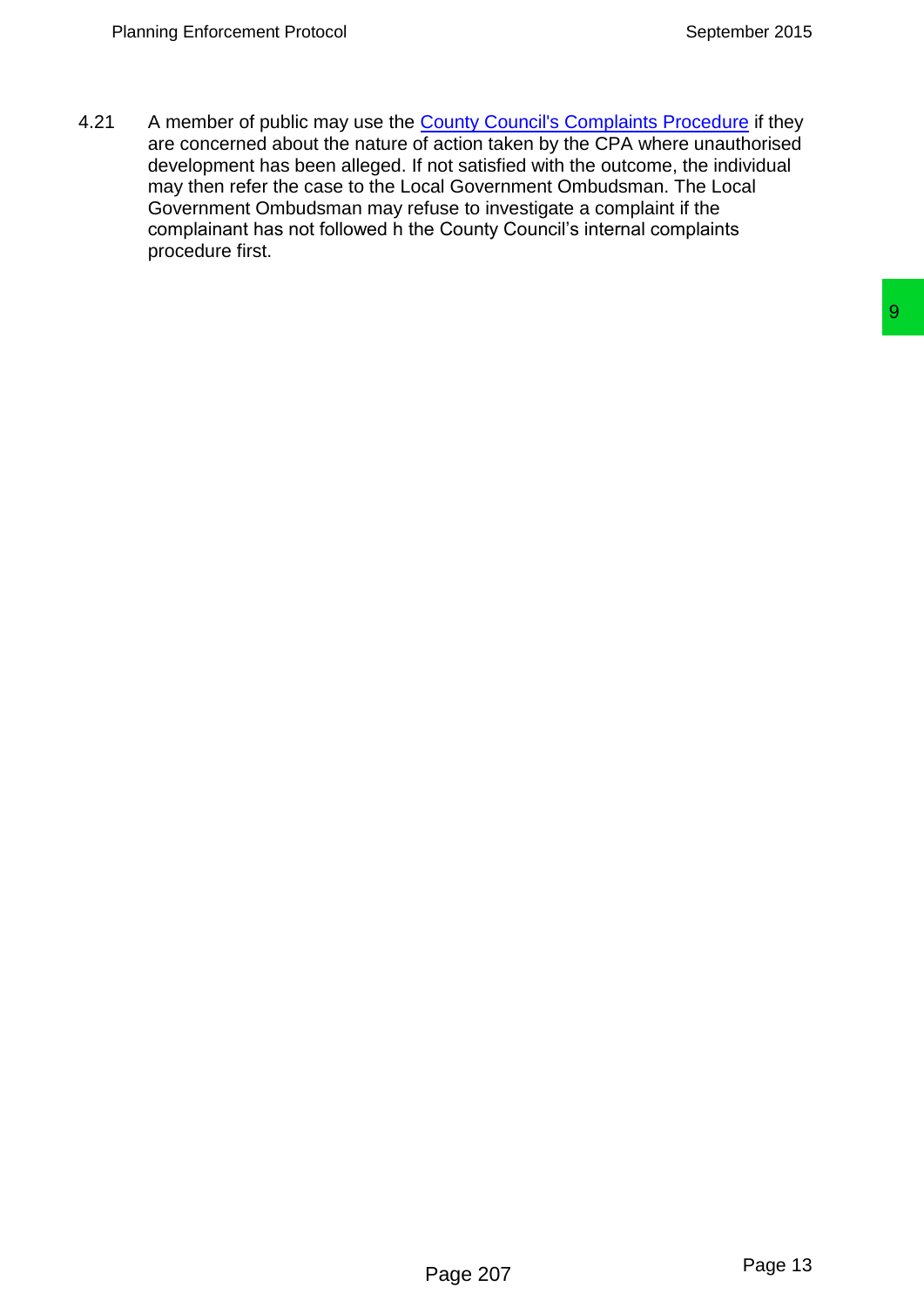### **5. Classifying planning breaches**

5.1 Monitoring and Enforcement Officers are likely to encounter several types of planning breaches whilst undertaking their work:

Typical planning breaches include the following:

- i) A breach of a condition relating to an existing planning permission.
- ii) The carrying out of development in the absence of planning permission
- iii) The carrying out of development where no planning permission exists, and it is unlikely to gain planning permission.
- 5.2 Where a breach is suspected, any evidence test must be based upon the balance of probability. A variety of planning enforcement tools are provided by The Town & Country Planning Act 1990 (as amended), but not all are available to the CPA when dealing with breaches of planning control involving mineral and waste planning issues. It is a criminal offence not to comply with an existing enforcement notice. 9<br>
ii) The carrying out of development in the<br>
iii) The carrying out of development whe<br>
and it is unlikely to gain planning per<br>
Under a breach is suspected, any evidence<br>
balance of probability. A variety of planning<br>
Th
	- 5.3 A prosecution may be pursued where sufficient evidence of a breach has been obtained and where it is in the public interest.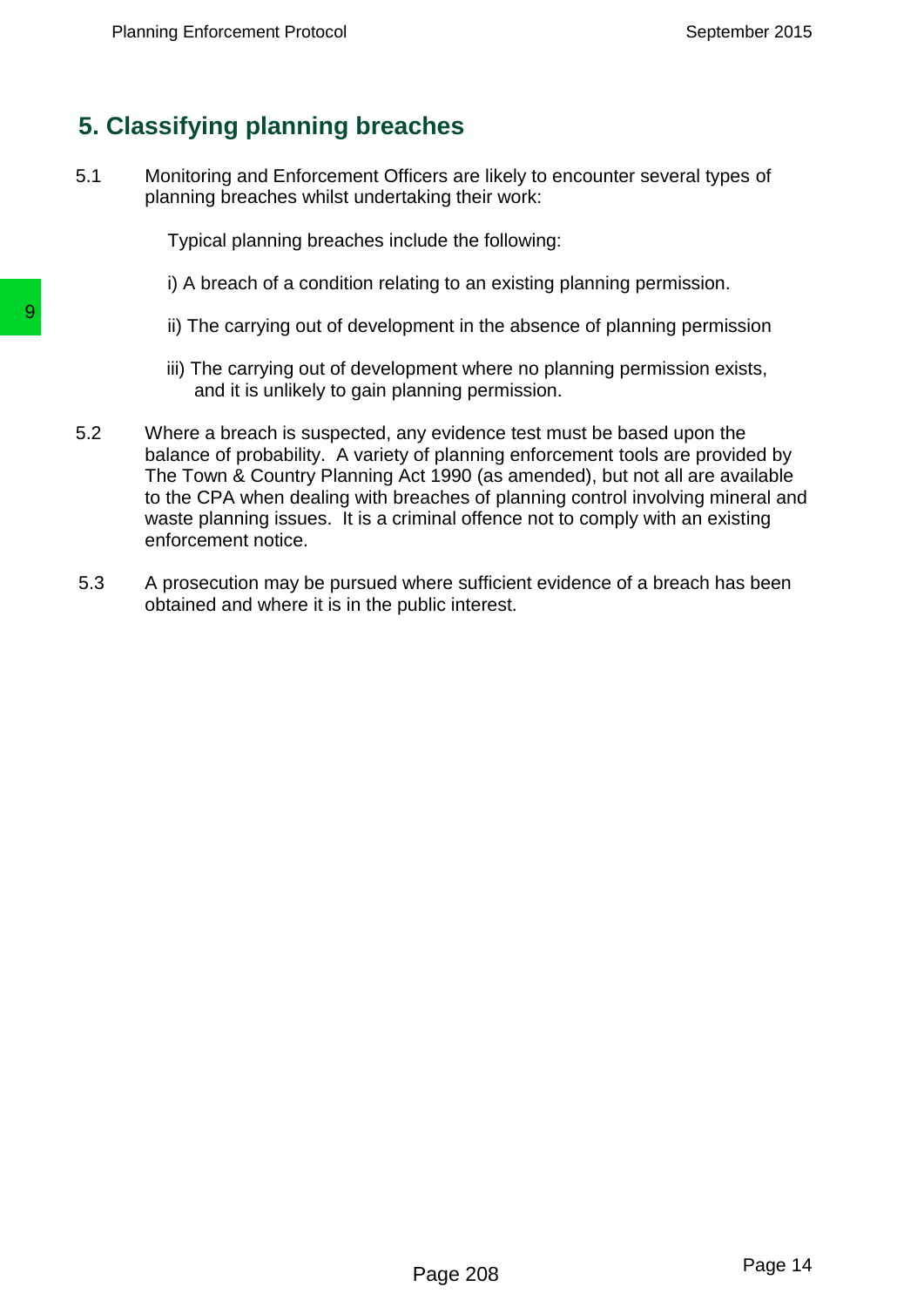### **6. Approach to enforcement**

### **Negotiation**

- 6.1 The CPA, so far as possible, will deal with a breach of planning control informally and Officers will be helpful and will seek to rectify the breach through negotiation and, if appropriate, through the invitation of submission of a retrospective planning application or a Certificate of Lawful Existing Use or Development (CLEUD).
- 6.2 The CPA will act promptly to effectively address breaches of planning control unless it is clear that the negotiations will lead to a satisfactory remedy.
- 6.3 Where the landowner/operator/occupier admits a breach of planning control and undertakes measures to rectify the breach, enforcement action may not be necessary.
- 6.4 If the CPA, in seeking to remedy a breach of planning control, considers that a retrospective planning application is unlikely to be successful in regularising the breach, the CPA will inform the developer/landowner/occupier at the earliest opportunity. ifively address breaches of planning control<br>ons will lead to a satisfactory remedy.<br>cupier admits a breach of planning control and<br>breach, enforcement action may not be<br>breach of planning control, considers that a<br>is unil

### **Cessation of unauthorised Development**

- 6.5 When considering the appropriate course of enforcement action, the CPA will have regard to the criteria set out in Table 1 In the case of a significant risk of irreversible harm being identified the CPA will take enforcement action to mitigate the risk.
- 6.6 When determining the priority of a particular breach of planning control, weight will be given to the nature and scale of the breach and consideration will be given to the perceived impact of delaying enforcement action.
- 6.7 When waste materials are being imported and deposited and stored or treated on the land, be they inert or non-inert waste, the unauthorised development will be required to cease or the use of a Temporary Stop Notice (TSN) or Court Injunction may be sought.

### **Retrospective planning applications**

- 6.8 If a retrospective planning application to address unauthorised development is invited by Officers but not submitted, the service of an Enforcement Notice is likely to be issued without further communication.
- 6.9 If a retrospective application has been invited by Officers and pre-application advice has been sought prior to submission, but the application is not subsequently forthcoming, the service of an Enforcement Notice will not take place without further discussion and due warning.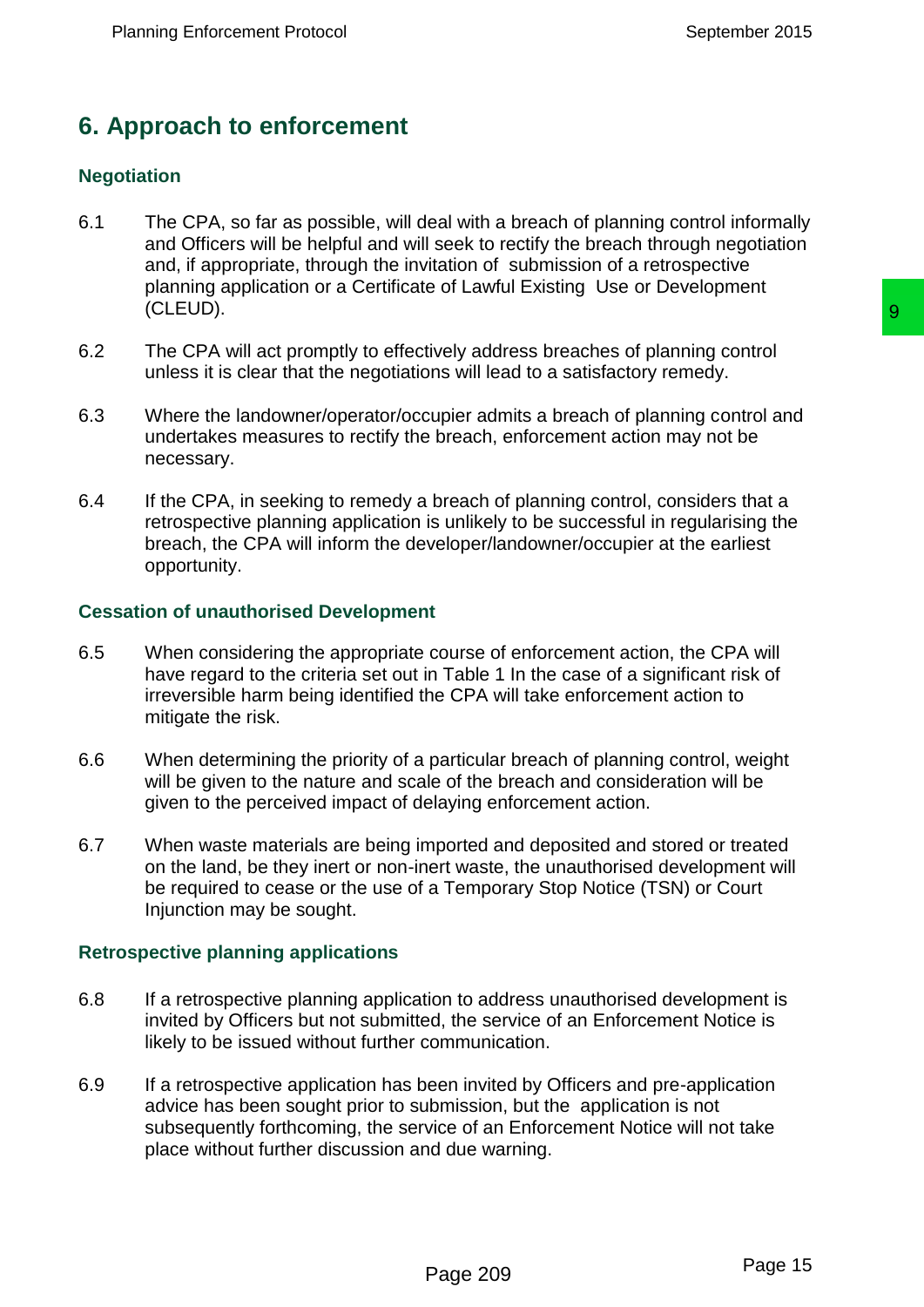### **7. Standards when considering enforcement action**

### **Reasonableness, proportionality and expediency**

- 7.1 There is no statutory duty to take action against a breach of planning control in any particular circumstances. Planning Authorities, of which the CPA is one, must consider the extent of harm that may or may not result from the breach and balance the impact of that development against the impact of taking enforcement action.
- 7.2 The pursuit of formal enforcement action may not always be expedient or reasonable. Where the County Council is the responsible planning authority, any decision not to take enforcement action following a breach of planning control will be agreed and recorded by the Enforcement Team Leader and the Planning Development Team Manager.

### **Deciding whether to take enforcement action: a last resort**

- 7.3 Officers will advise any complainant and anyone carrying out unauthorised development as to the protocol that applies. When complaints are acknowledged, a link to this protocol will be included within the written response. Officers will make hard copies available if requested to developers on site and will include the link within subsequent written communications.
- 7.4 The following will be considered:

| 9 |     | action.                                                                                                                                                                                                                                                                                                                                                  |                                                                                                                                                                                                                                                                                                                                                                                            |         |  |
|---|-----|----------------------------------------------------------------------------------------------------------------------------------------------------------------------------------------------------------------------------------------------------------------------------------------------------------------------------------------------------------|--------------------------------------------------------------------------------------------------------------------------------------------------------------------------------------------------------------------------------------------------------------------------------------------------------------------------------------------------------------------------------------------|---------|--|
|   | 7.2 | The pursuit of formal enforcement action may not always be expedient or<br>reasonable. Where the County Council is the responsible planning authority, any<br>decision not to take enforcement action following a breach of planning control<br>will be agreed and recorded by the Enforcement Team Leader and the Planning<br>Development Team Manager. |                                                                                                                                                                                                                                                                                                                                                                                            |         |  |
|   |     | Deciding whether to take enforcement action: a last resort                                                                                                                                                                                                                                                                                               |                                                                                                                                                                                                                                                                                                                                                                                            |         |  |
|   | 7.3 |                                                                                                                                                                                                                                                                                                                                                          | Officers will advise any complainant and anyone carrying out unauthorised<br>development as to the protocol that applies. When complaints are<br>acknowledged, a link to this protocol will be included within the written response.<br>Officers will make hard copies available if requested to developers on site and<br>will include the link within subsequent written communications. |         |  |
|   | 7.4 | The following will be considered:                                                                                                                                                                                                                                                                                                                        |                                                                                                                                                                                                                                                                                                                                                                                            |         |  |
|   |     | i) Expediency                                                                                                                                                                                                                                                                                                                                            | The primary consideration is the acceptability of<br>the development in planning terms, which means<br>having regard to the Development Plan and other<br>material considerations                                                                                                                                                                                                          |         |  |
|   |     | ii) Personal<br>circumstances                                                                                                                                                                                                                                                                                                                            | Of the occupants of the site may influence the<br>decision to take enforcement action                                                                                                                                                                                                                                                                                                      |         |  |
|   |     | iii) Commensurate action<br>iv) Retrospective                                                                                                                                                                                                                                                                                                            | Enforcement action must be proportionate to the<br>breach and degree of harm<br>Applications can be submitted and/or encouraged                                                                                                                                                                                                                                                            |         |  |
|   |     | applications                                                                                                                                                                                                                                                                                                                                             | where in accordance with the Development Plan                                                                                                                                                                                                                                                                                                                                              |         |  |
|   |     | v) Immunity                                                                                                                                                                                                                                                                                                                                              | Whether any breach might become immune from<br>enforcement action, potentially leading to lawful<br>use.                                                                                                                                                                                                                                                                                   |         |  |
|   |     | vi) Financial impact on<br>the developer/landowner                                                                                                                                                                                                                                                                                                       | This will be considered, but will not prevent action<br>being taken if expedient.                                                                                                                                                                                                                                                                                                          |         |  |
|   |     |                                                                                                                                                                                                                                                                                                                                                          |                                                                                                                                                                                                                                                                                                                                                                                            |         |  |
|   |     |                                                                                                                                                                                                                                                                                                                                                          | Page 210                                                                                                                                                                                                                                                                                                                                                                                   | Page 16 |  |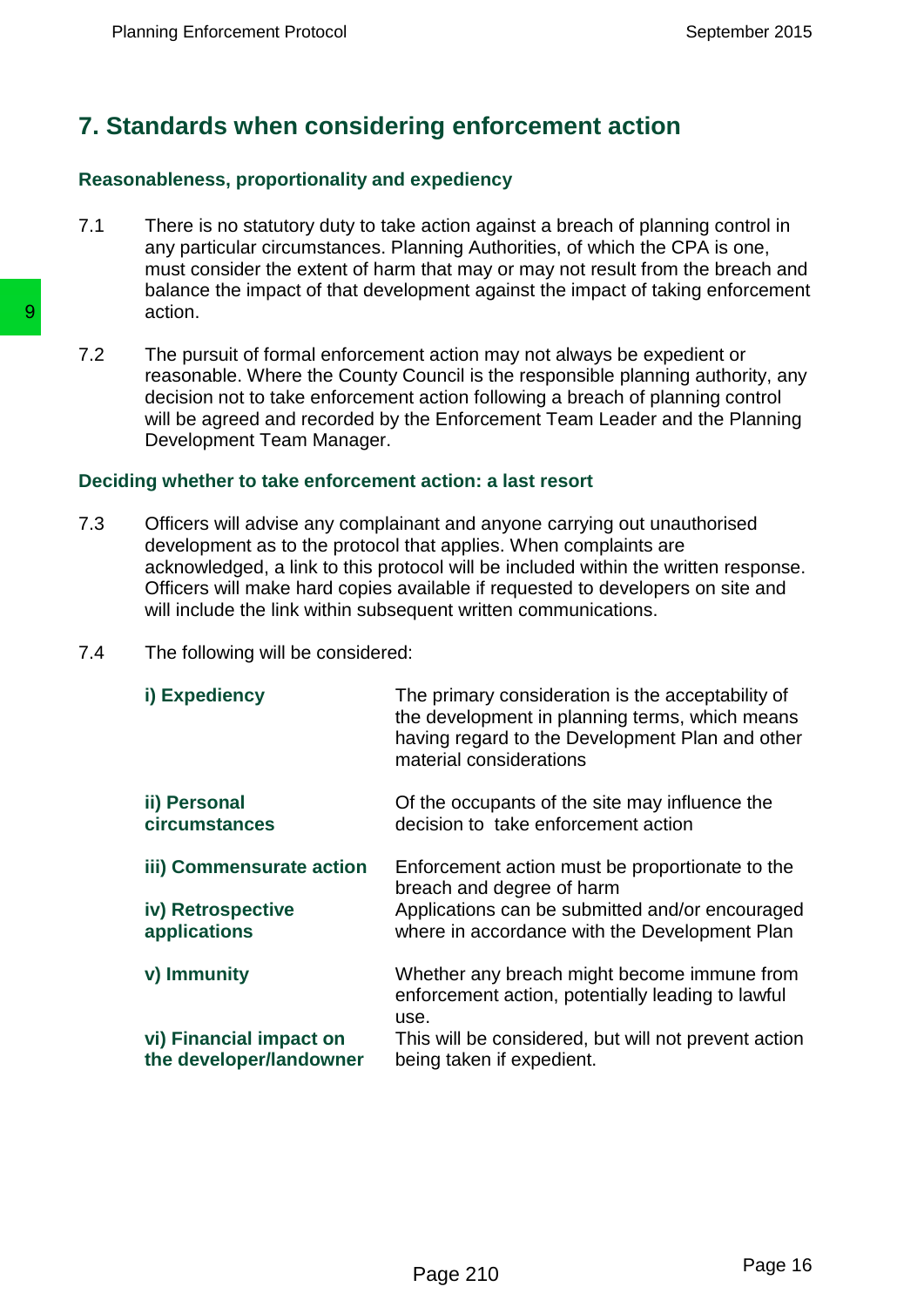### **Discretion**

- 7.5 The nature of enforcement action taken by the CPA in relation to a breach of planning control is within the discretion of the CPA and must be in the public interest.
- 7.6 Designated Enforcement Officers, Planning Officers and Legal Officers have delegated authority to take enforcement action, or conversely not to initiate enforcement action. Enforcement cases are not normally referred to the Planning and Regulatory Committee, though Members are kept advised of all enforcement action taken through 6-monthly reports. Borough and District as the Local Planning Authorities (LPAs) deal with all other forms of development, but may deal with waste matters where this has been agreed with the CPA in cases where there are overlapping responsibilities. tee, though Members are kept advised of all<br>e6-monthly reports. Borough and District as<br>PAs) deal with all other forms of development,<br>where this has been agreed with the CPA in<br>where this has been agreed with the CPA in<br>g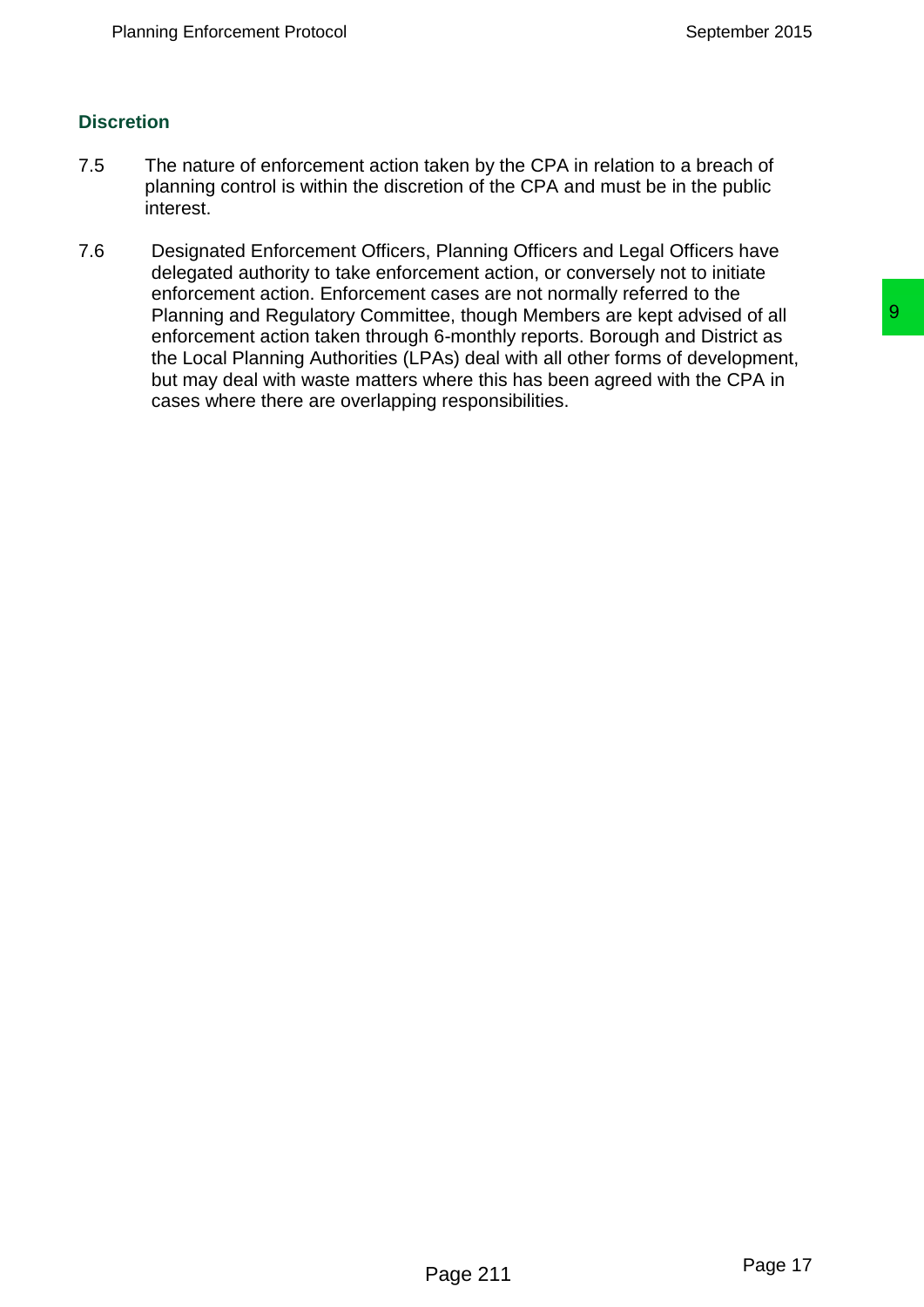### **8. Enforcement powers under the Town and Country Planning Act 1990**

### **8.1 Rights of Entry (s 196A)**

Planning Enforcement Officers and Monitoring Officers, who are authorised in writing, may at any reasonable hour and if they have reasonable grounds for their use, enter any land to ascertain:

- Whether there is or has been a breach of planning control on the land or on any other land;
- Whether any powers should be exercised in relation to the land or any other land; and
- Whether there has been compliance with any requirement imposed as a result of such power being exercised.

If necessary, planning enforcement officers can obtain a warrant to enter land under section 196B of the Town and Country Planning Act 1990.

It is a summary offence to willfully obstruct any person exercising a right of entry under S196A & B, punishable by a Level 3 fine in a magistrate's court.

### **8.2 Requisition Notice (s 330)**

The CPA may serve a notice on the occupier of any premises and any persons receiving rent in respect of any premises, requiring information about those with an interest in the land and the use of the land. This notice may be the precursor to the issue of a formal enforcement notice; those served have 21 days to respond. Failure to comply with a s330 Requisition Notice is a criminal offence, triable at the Magistrates court or the Crown Court. Mosther there is or has been almost or on any other land;<br>
whether any powers should be<br>
whether any powers should be<br>
whether there has been complicared the whether there has been complicared<br>
are sult of such power being

### **8.3 Planning Contravention Notice (s 171 C(1))**

Where it appears to the CPA that a breach of planning control may have occurred, the CPA may serve a Planning Contravention Notice (*PCN*) to gather information about operations on the land. Those served have 21 days to respond. Failure to comply with a PCN is a summary offence

### **8.4 Breach of Condition Notice (s 187 A)**

Where the CPA has granted planning permission subject to conditions, and one or more of the conditions have not been complied with, the CPA may serve a Breach of Condition Notice (*BCN*). The BCN may be served on any person who is carrying out or has carried out the development and any person having control of the land, requiring them to secure compliance with the condition(s) as specified in the BCN within a minimum of 28 days. .

Failure to fully comply or to take the steps to comply with a BCN is a criminal offence. There is no right of appeal.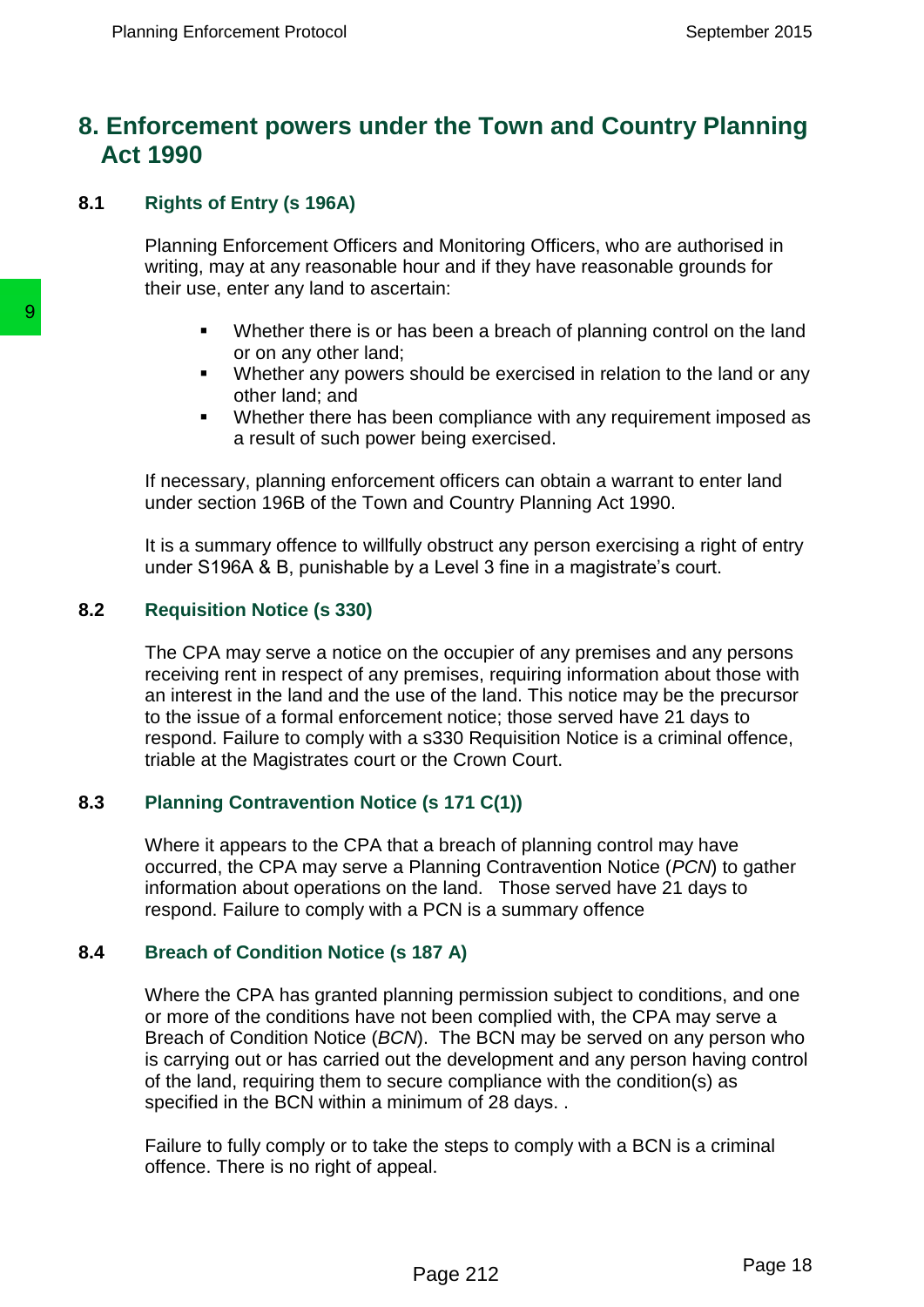### **8.5 Temporary Stop Notice (s 171 E (1))**

Where the CPA consider that there has been a breach of planning control in relation to any land, and it is expedient to stop immediately the activity (or any part of the activity) which amounts to the breach, the CPA can issue a Temporary Stop Notice (*TSN*). Failure to comply with a TSN is a criminal offence.

### **8.6 Enforcement Notice (s 172 (1))**

The CPA may serve an Enforcement Notice (*EN*) where there appears to be a breach of planning control and it is expedient to issue the notice. The EN is served on the owners, occupiers and all other parties who have an interest in the land concerned. There is a right of appeal but if not appealed failure to comply with the requirement of an EN is a criminal offence.

The lodging of an appeal effectively suspends the EN until the appeal is finally determined or the notice is withdrawn.

Failure to comply with an EN upheld at appeal is a criminal offence. The EN is a local land charge and runs with the land (not the land owner) and remains in place on the land.

#### **8.7 Stop Notice (s 183 (1))**

Where the CPA consider it expedient that any relevant activity should cease before the expiry of the period for compliance with an EN, it may, when it serves an EN or at a point after, serve a Stop Notice (*SN*) prohibiting the carrying out of that activity on the land to which the EN relates.

An appeal may not be lodged against a SN and failure to comply is a criminal offence.

#### **8.8 Prosecution**

Criminal offences in relation to Enforcement Notices, Stop Notices and Temporary Stop Notices are either way offences, meaning the defendant may choose to be tried in either the Magistrate's Court or the Crown Court. If successfully prosecuted, the maximum fine that may be imposed by the Magistrates is £20,000, whilst a Crown Court may impose an unlimited fine or imprisonment in relation to an EN. 99<br>
ent Notice (*EM*) where then coitce. The EN is<br>
expedient to issue the notice. The EN is<br>
and all other parties who have an interest in the<br>
drapeal but if not appealed failure to comply<br>
y ususpends the EN until the a

#### **8.9 Court Injunctions (s 187B)**

Where it is necessary or expedient the CPA may apply for an injunction to the High Court or the County Court, either as an alternative to taking enforcement action or in addition to an extant EN or SN. An injunction may be issued on an interim basis until a full hearing is undertaken, at which point it may be granted on a permanent basis.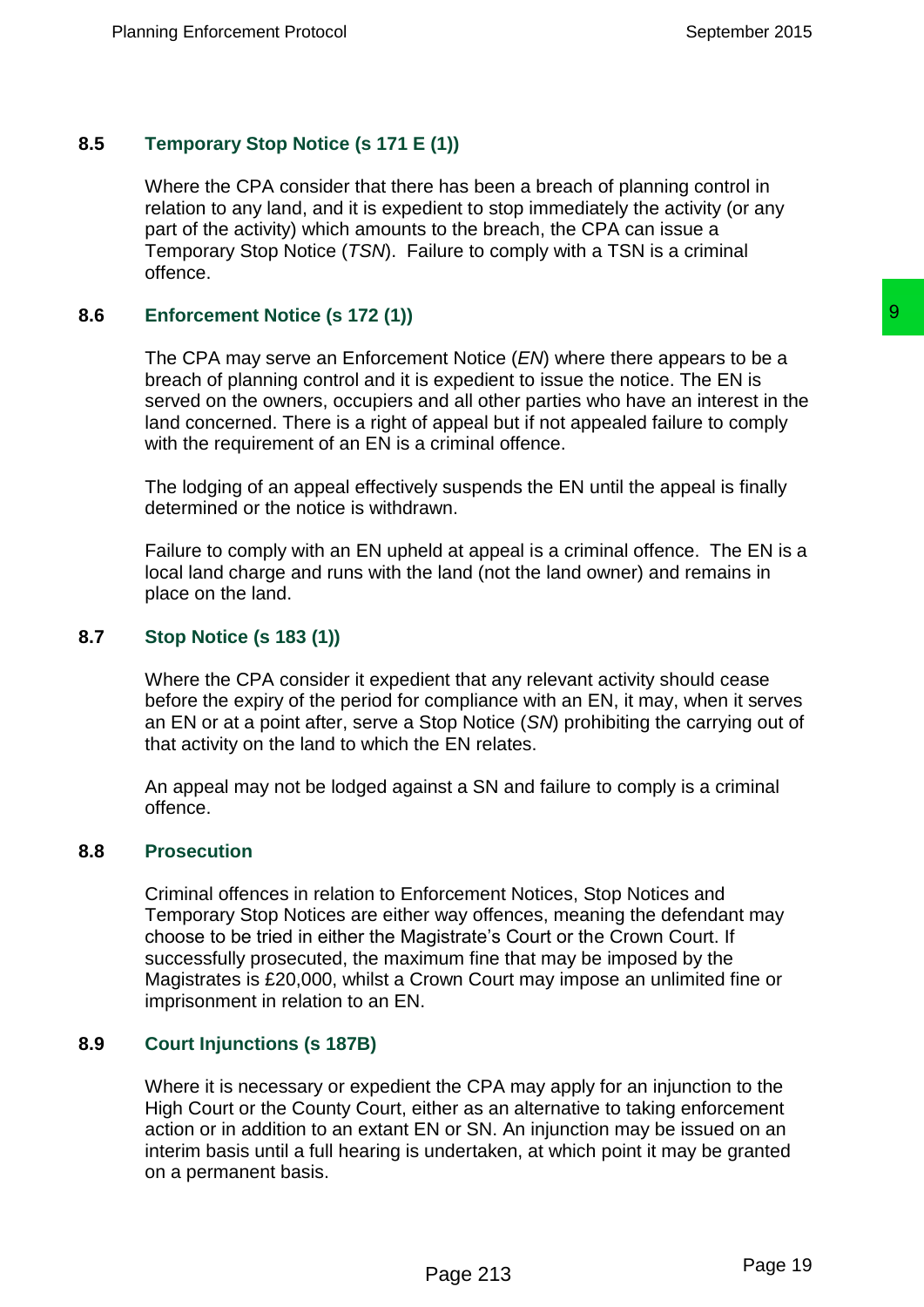An application for an injunction may be contested by the landowner or operator. The evidence in a case will be considered by a judge who will then make a decision. The decision to make an injunction order is at the discretion of the judge.

Failure to comply with a court order or an undertaking given to the court is a contempt of court, punishable by an unlimited fine and up to two years imprisonment.

### **8.10 Direct Action (s 178)**

In order to secure compliance with an EN, the Town and Country Planning Act 1990 and the extended provisions in the Planning and Compensation Act 1991 empowers the CPA to take direct action in default of the owner/occupier of the land. Where the steps required by an EN are not undertaken within the period for compliance, the CPA may enter the land and take the steps and recover from the person who is the owner of the land any expenses reasonably incurred by the CPA in doing so. The agreement of the Planning and Regulatory Committee would be sought due to the costs that would be incurred by the CPA. The CPA may also choose to register a charge for a sum equal to the estimated cost of the work, on the land instead. **8.10** Direct Action (s 178)<br>
In order to secure compliance with an EN, 1990 and the extended provisions in the PH<br>
empowers the CPA to take direct action in<br>
land. Where the steps required by an EN a<br>
to compliance, the C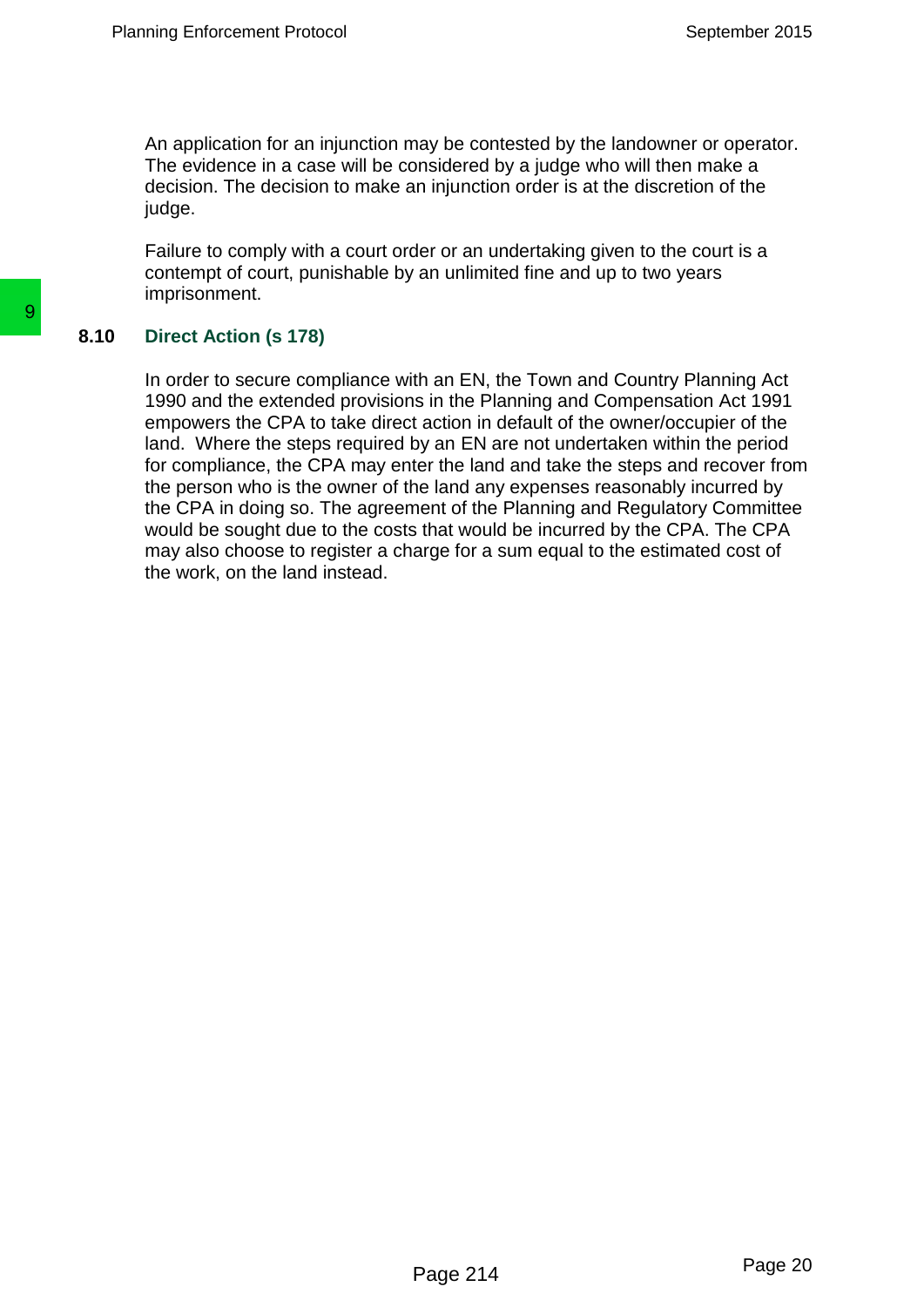### **9. Scheduling of minerals and waste monitoring**

### **Legislation**

- 9.1 A schedule of visits to mineral and waste sites is prepared annually. The number of chargeable visits to mineral sites is prepared in accord with 'The Town and Country Planning (Fees for Applications and Deemed Applications) (Amendment) (England) Regulations 2012'. Scheduled visits to waste sites with planning permission are based on site operations and issues that have arisen over the previous year.
- 9.2 The frequency of monitoring of mineral sites, see Table 2 Scheduling mineral site visits, is based upon considerations that take into account the following factors: sie operations and issues that have ansert<br>neral sites, see Table 2 Scheduling mineral<br>ations that take into account the following<br>per of permissions.<br>monitoring.<br>A visits.<br>4 visits.<br>4 visits.<br>4 visits.<br>at it may receive a
	- i) Scale & size of development.
	- ii) Complexity of site and number of permissions.
	- iii) Conditions requiring regular monitoring.
	- iv) Stage of development.
	- v) Progressive nature of site work.
	- vi) Identified breaches of planning control.
	- vii) Substantiated complaints

This results in each site being classified into one of the following:

- i) Category A 1 visit.
- ii) Category B Between 2 and 4 visits.
- iii) Category  $C 6$  visits.
- iv) Category D 8 visits.
- 9.3 Under the 2012 Regulations, each site may receive a minimum of 1 and a maximum of 8 chargeable site visits. Although additional site visits may be made, they may not be charged for. See Table 2 below.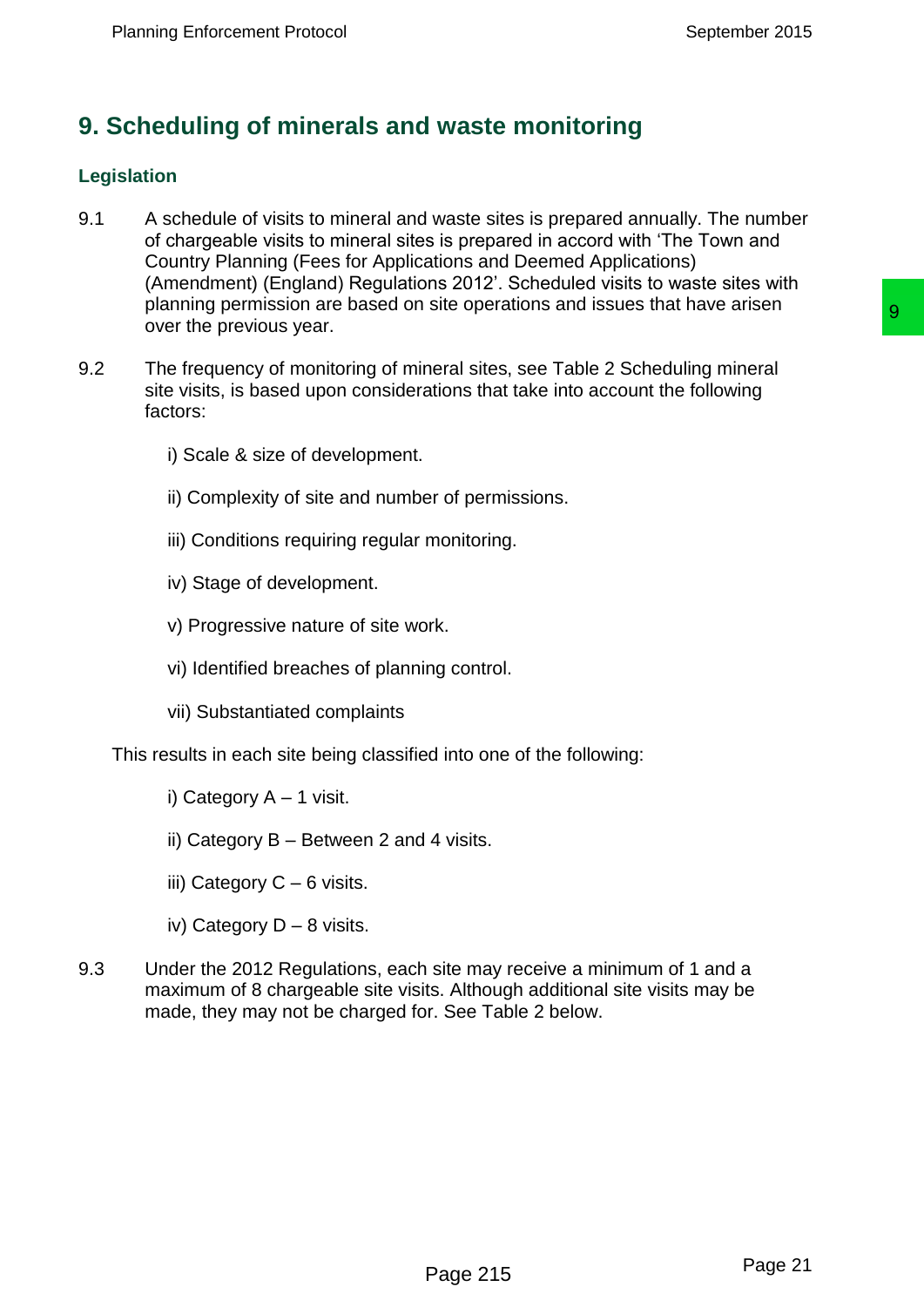|   | <b>Classification</b>                               | <b>Monitoring of Authorised Sites</b>                                                                                                                                                                                                                                                                                                                                                                                     | <b>Scheduled</b><br><b>Annual Visits</b> |
|---|-----------------------------------------------------|---------------------------------------------------------------------------------------------------------------------------------------------------------------------------------------------------------------------------------------------------------------------------------------------------------------------------------------------------------------------------------------------------------------------------|------------------------------------------|
| 9 | <b>Category A</b>                                   | Sites fully in Aftercare or<br>Dormant: if dormant sites<br>become active the visits will<br>increase.                                                                                                                                                                                                                                                                                                                    | 1 visit                                  |
|   | <b>Category B</b>                                   | Sites with simpler planning<br>permissions and/or low levels of<br>site activity.                                                                                                                                                                                                                                                                                                                                         | 2 - 4 visits                             |
|   | <b>Category C</b>                                   | Sites with several complex<br>planning permission/s and/or<br>legal agreements. Development<br>comprising of a number of<br>various activities which warrant<br>individual monitoring.<br>Developments where variations<br>of working have been approved.                                                                                                                                                                 | 6 visits                                 |
|   | <b>Category D</b>                                   | Sites that have not been<br>operating in accordance with<br>their respective planning<br>permission(s); conditions and/or<br>legal obligation(s).<br>Developments that give rise to<br>one or more substantiated<br>complaints. Developments where<br>enforcement action has been<br>triggered.                                                                                                                           | 8 visits                                 |
|   | Table 2 - Scheduling mineral site visits            |                                                                                                                                                                                                                                                                                                                                                                                                                           |                                          |
|   | 9.4<br>sensitive information will first be redacted | The CPA compile site visit reports in respect of the monitoring undertaken for all<br>chargeable visits, a copy of which is provided to the site operator. These reports<br>are considered to be public documents and, available for inspection by any<br>interested party. However whilst third party written requests for reports will be<br>considered (and may be provided in certain cases), private or commercially |                                          |
|   |                                                     | Page 216                                                                                                                                                                                                                                                                                                                                                                                                                  | Page 22                                  |

### **Table 2 – Scheduling mineral site visits**

Г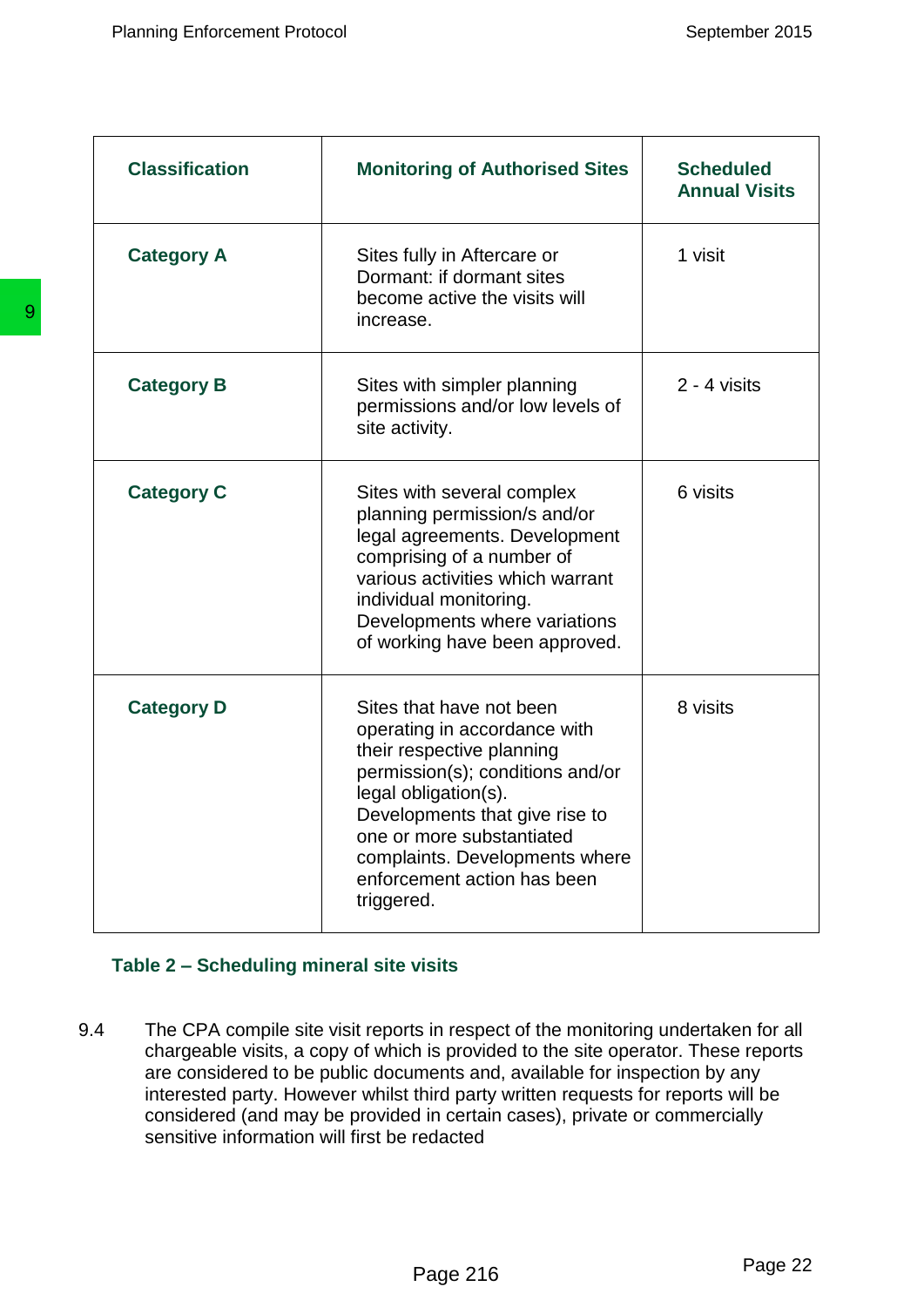- 9.5 The monitoring the CPA carries out is not intended to duplicate the monitoring carried out by other authorities (*e.g. Environment Agency*).
- 9.6 The CPA's monitoring is focused on operator compliance with the activities and uses specified in relevant planning permission(s).
- 9.7 At the time of undertaking a monitoring visit, should officers identify a possible breach in relation to other regulatory authorities remit, the CPA will notify that authority of the suspected contravention as soon as practicably possible.
- 9.8 The Annual Monitoring Report (*AMR*) provides a brief summary of monitoring & enforcement performance and is available [online.](http://new.surreycc.gov.uk/environment-housing-and-planning/minerals-and-waste-policies-and-plans/minerals-and-waste-planning-annual-monitoring-report)  $\alpha$ R) provides a brief summary of monitoring &<br>
available <u>online,</u><br>
Page 217 Page 23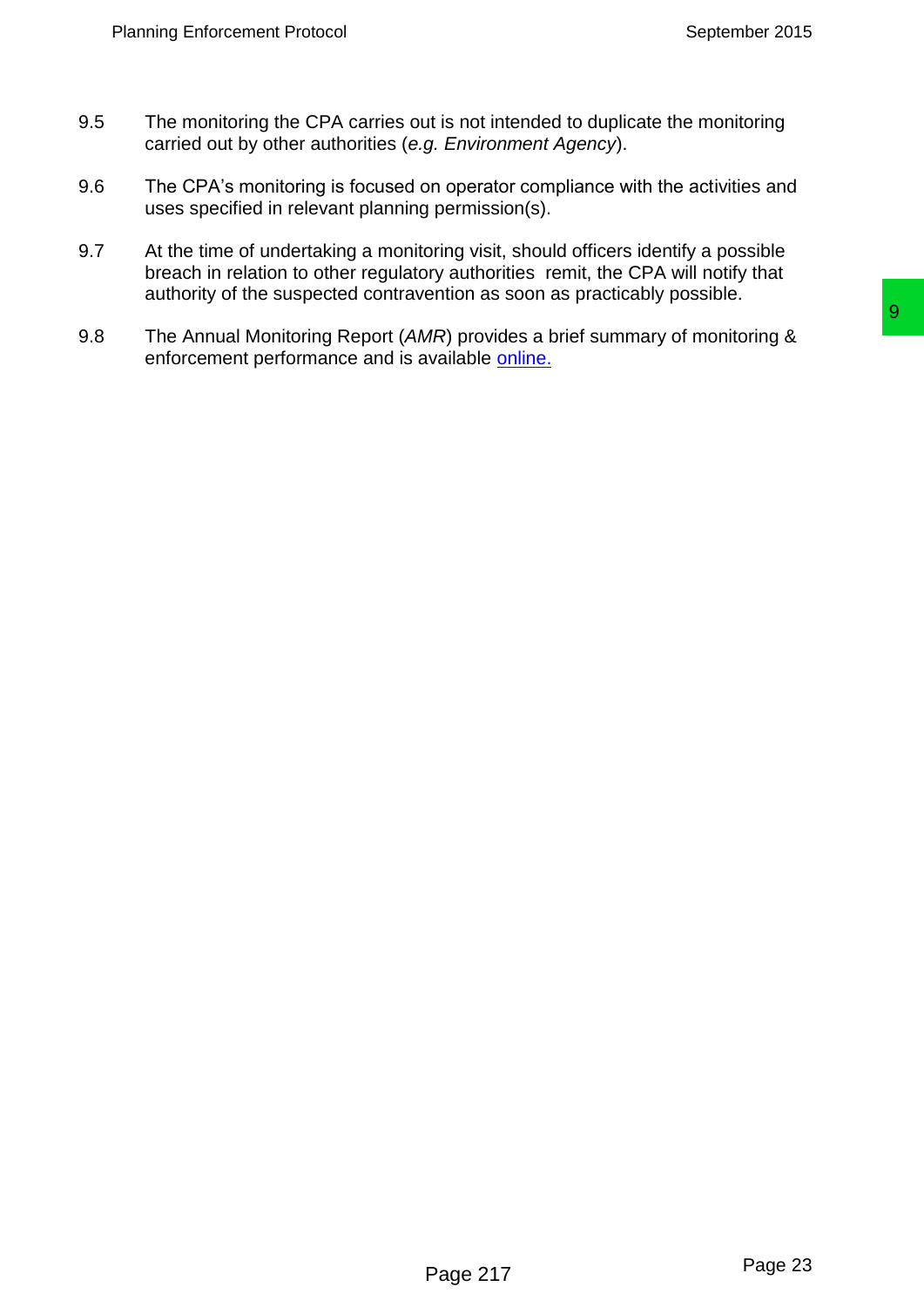### **10. Further consideration of enforcement action**

### **European Convention on Human Rights - The Human Rights Act (1998)**

- 10.1 It is unlawful for a public authority to act in a way that is incompatible with a Convention right. The CPA will consider whether proposed enforcement action might breach any human rights. The relevant articles to consider are:
	- a) Article 1 of Protocol 1 Provides that a person is entitled to the peaceful enjoyment of his possessions and that no-one shall be deprived of their possessions except in the public interest. Possessions will include material possessions, such as property, and also planning permissions and possibly other rights.
		- b) Article 6 Right to a fair trial.
		- c) Article 8 Right to a private and family life.
		- d) Article 14 Prohibition of discrimination.

#### **Pursuing a prosecution**

- 10.2 A decision to prosecute must consider:
	- i) Sufficiency of evidence is there sufficient, admissible and reliable evidence that a criminal offence has been committed.
	- ii) Public interest is it in the public interest to prosecute?
	- iii) The presence, or lack of financial benefit See Proceeds of Crime Act 2002 (POCA).
- 10.3 Whilst preparing to prosecute, subsequent compliance with a notice would make it likely that a prosecution would be withdrawn.

### **Working with the Regulatory Investigatory Procedures Act 2000 (RIPA)**

- 10.4 Once a BCN, EN, SN, TSN, County Court Injunction (CCI) or High Court Injunction (HCI) becomes effective, failure to comply with the requirements of the notice by the designated dates becomes a criminal matter. Unannounced site visits may be undertaken on or after the due dates to check for compliance (or if new breaches are suspected), but the ability of the CPA to undertake covert surveillance or investigations is regulated by the Regulatory Investigatory Procedures Act (RIPA). 9<br>
enjoyment of his possessions and that not<br>
cossessions except in the public interests<br>
cossessions, such as property, and also<br>
cossessions, such as property, and also<br>
cother rights.<br>
D) Article 6 - Right to a fair t
	- 10.5 CPA Officers will where justified openly undertake surveillance of a site that has an extant existing notice in place in order to seek to obtain evidence of criminal activity.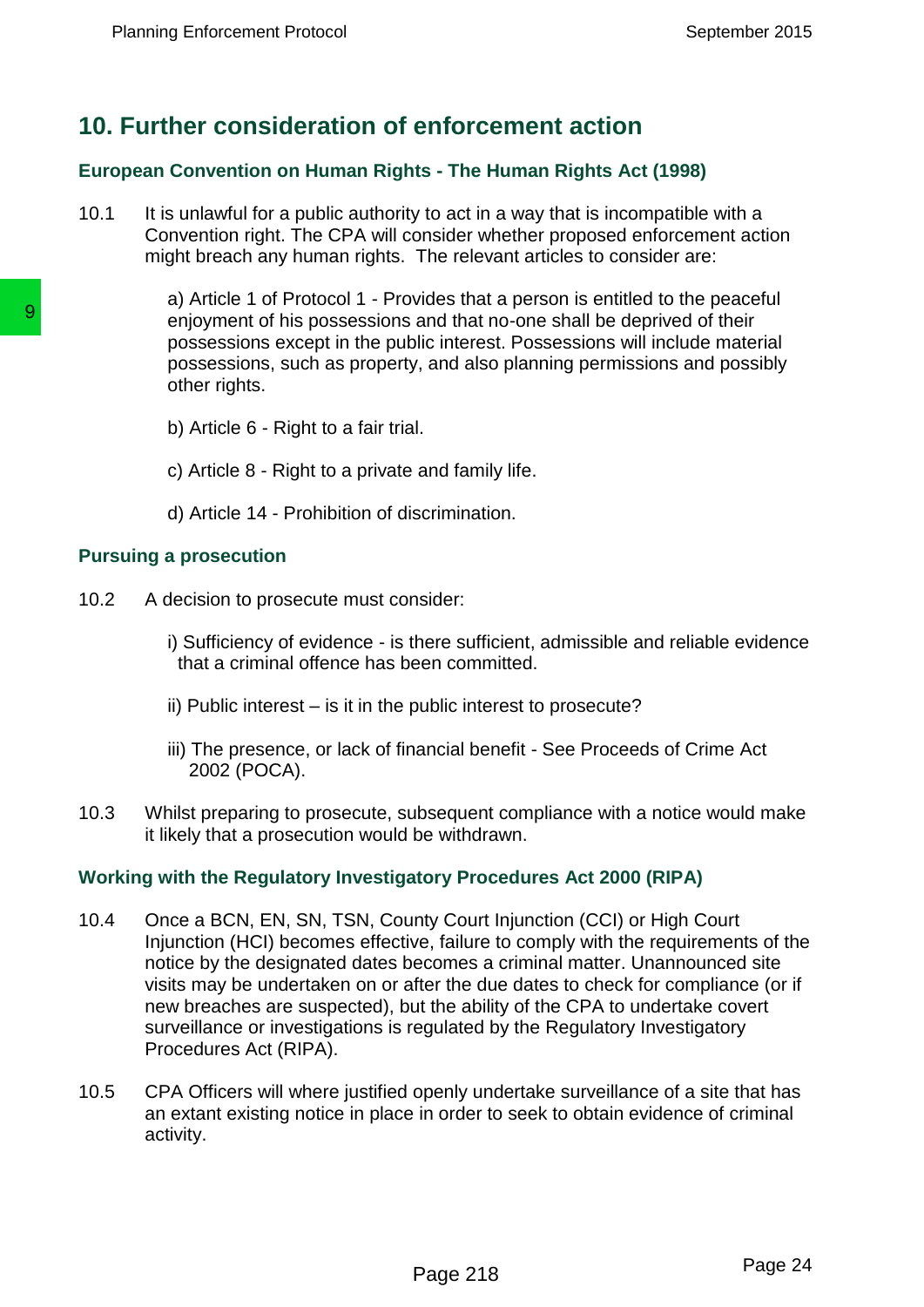### **Potential for use of the Proceeds of Crime Act 2002 (POCA)**

10.8 Following a successful criminal prosecution for non-compliance with an enforcement notice, the Proceeds of Crime Act (POCA) allows for confiscation orders to be made by the Crown Court for the recovery of the gross receipts of an illegal business as it arises from a criminal activity.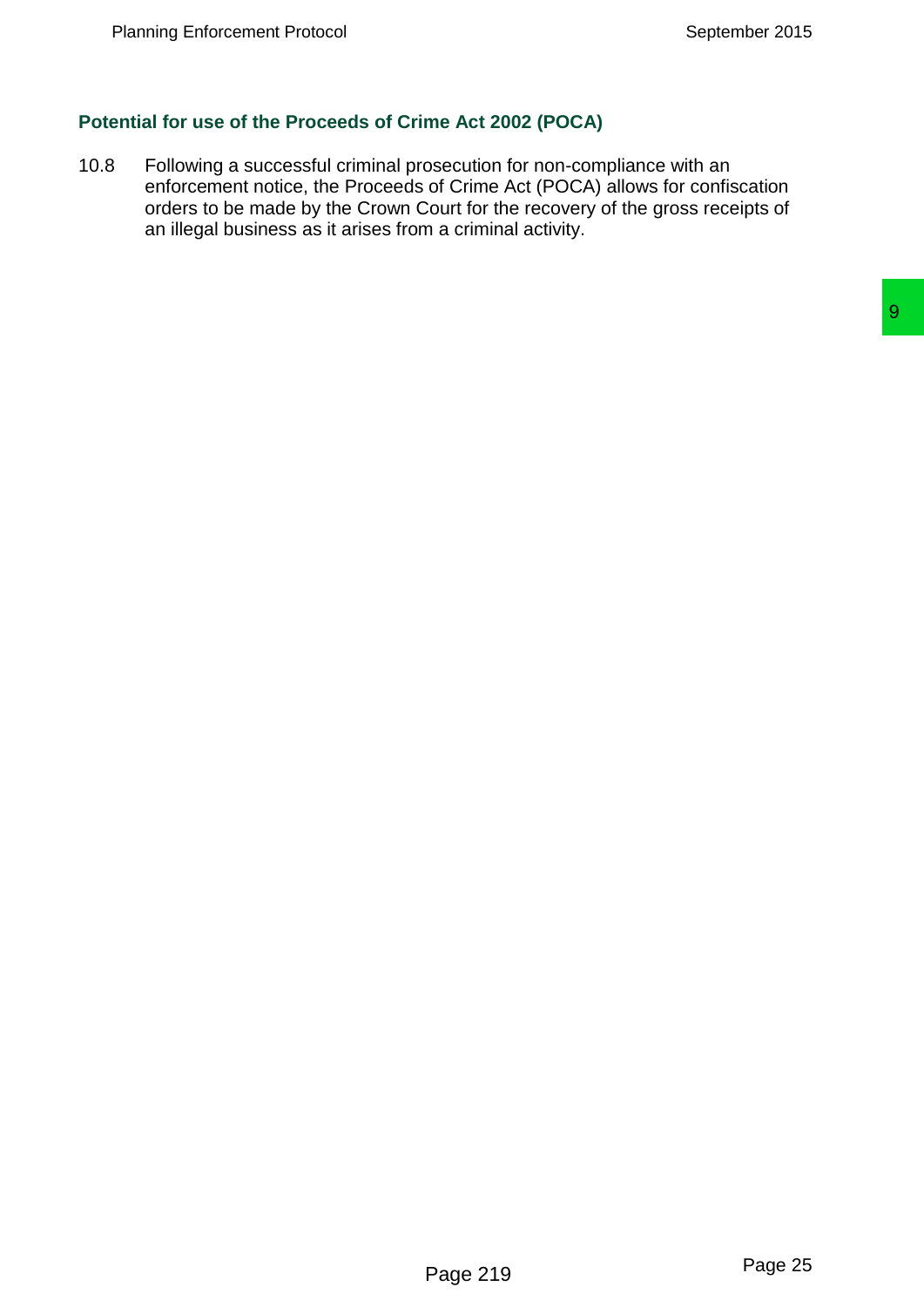### **Appendix 1 – Legislation, guidance and policy documents**

**A. National Policy Guidance is set out within:**

[The Town and Country Planning Act 1990 \(TCPA\)](http://www.legislation.gov.uk/ukpga/1990/8/contents)

[The Town and Country Planning \(General Permitted Development\) Order 2015 \(as](http://www.legislation.gov.uk/uksi/2015/596/made)  [amended\)](http://www.legislation.gov.uk/uksi/2015/596/made) 

[Enforcement of Planning Control -](http://planningguidance.planningportal.gov.uk/?s=Enforcement+of+Planning+Control+-+RTPI+Practice+Advice+Note+6+%E2%80%93+1996) RTPI Practice Advice Note 6 – 1996

[The Human Rights Act 1998](http://www.legislation.gov.uk/ukpga/1998/42/contents)

Enforcement Concordat - [March 1998 \(Endorsed by SCC in April 1998\)](http://webarchive.nationalarchives.gov.uk/+/http:/www.berr.gov.uk/files/file10150.pdf)

[Proceeds of Crime Act 2002](http://www.legislation.gov.uk/ukpga/2002/29/contents)

[The Town and Country Planning \(Prescription of County Matters\)\(England\) Regulations](http://www.legislation.gov.uk/uksi/2010/2184/made/data.pdf)  [2003](http://www.legislation.gov.uk/uksi/2010/2184/made/data.pdf)

[Fees for monitoring of mining and landfill sites in England](http://planningguidance.planningportal.gov.uk/blog/guidance/fees-for-planning-applications/fees-for-monitoring-mining-and-landfill-sites/)

Procedural Guidance - [Enforcement Appeals and Determination of Appeal Procedure PINS](http://www.planningportal.gov.uk/planning/appeals/enforcementappeals)  [July 2015](http://www.planningportal.gov.uk/planning/appeals/enforcementappeals) 9<br>
Enforcement of Planning Control - RTPI Practice As<br>
The Human Rights Act 1998<br>
Enforcement Concordat - March 1998 (Endorsed by<br>
Proceeds of Crime Act 2002<br>
The Town and Country Planning (Prescription of Co<br>
2003<br>
Fees f

[The National Planning Policy Framework 2012](http://planningguidance.planningportal.gov.uk/blog/policy/) (NPPF)

[Town & Country Planning \(Fees for Applications, Deemed Applications, Requests and Site](http://www.legislation.gov.uk/ukdsi/2012/9780111527290/contents)  [Visits \(England\) Regulations 2012](http://www.legislation.gov.uk/ukdsi/2012/9780111527290/contents)

[Planning Practice Guidance issued 6th March 2014 \(PPG](http://planningguidance.planningportal.gov.uk/about/))

[Department for Business Innovation and Skills Regulators' Code April 2014](https://www.gov.uk/government/organisations/better-regulation-delivery-office)

The Crown Prosecution - [The Code for Crown Prosecutors January 2013](https://www.cps.gov.uk/publications/code_for_crown_prosecutors/)

### **B. Local Development Plan Policy is set out within:**

Surrey County Council's Development Plan, comprising:

[Surrey Minerals Plan Core Strategy DPD–Adopted 19 July 2011.](http://new.surreycc.gov.uk/environment-housing-and-planning/minerals-and-waste-policies-and-plans/surrey-minerals-plan-core-strategy-development-plan-document)

[Surrey Minerals Plan Primary Aggregates DPD–Adopted 19 July 2011](http://new.surreycc.gov.uk/environment-housing-and-planning/minerals-and-waste-policies-and-plans/surrey-minerals-plan-core-strategy-development-plan-document)

Surrey Waste Plan – [Adopted 6 May 2008](http://new.surreycc.gov.uk/environment-housing-and-planning/minerals-and-waste-policies-and-plans/surrey-waste-plan) 

http://www.surreycc.gov.uk/ data/assets/pdf file/0019/19081/FINAL-ADOPTED-AGGS-[JOINT-DPD-2013.pdf](http://www.surreycc.gov.uk/__data/assets/pdf_file/0019/19081/FINAL-ADOPTED-AGGS-JOINT-DPD-2013.pdf)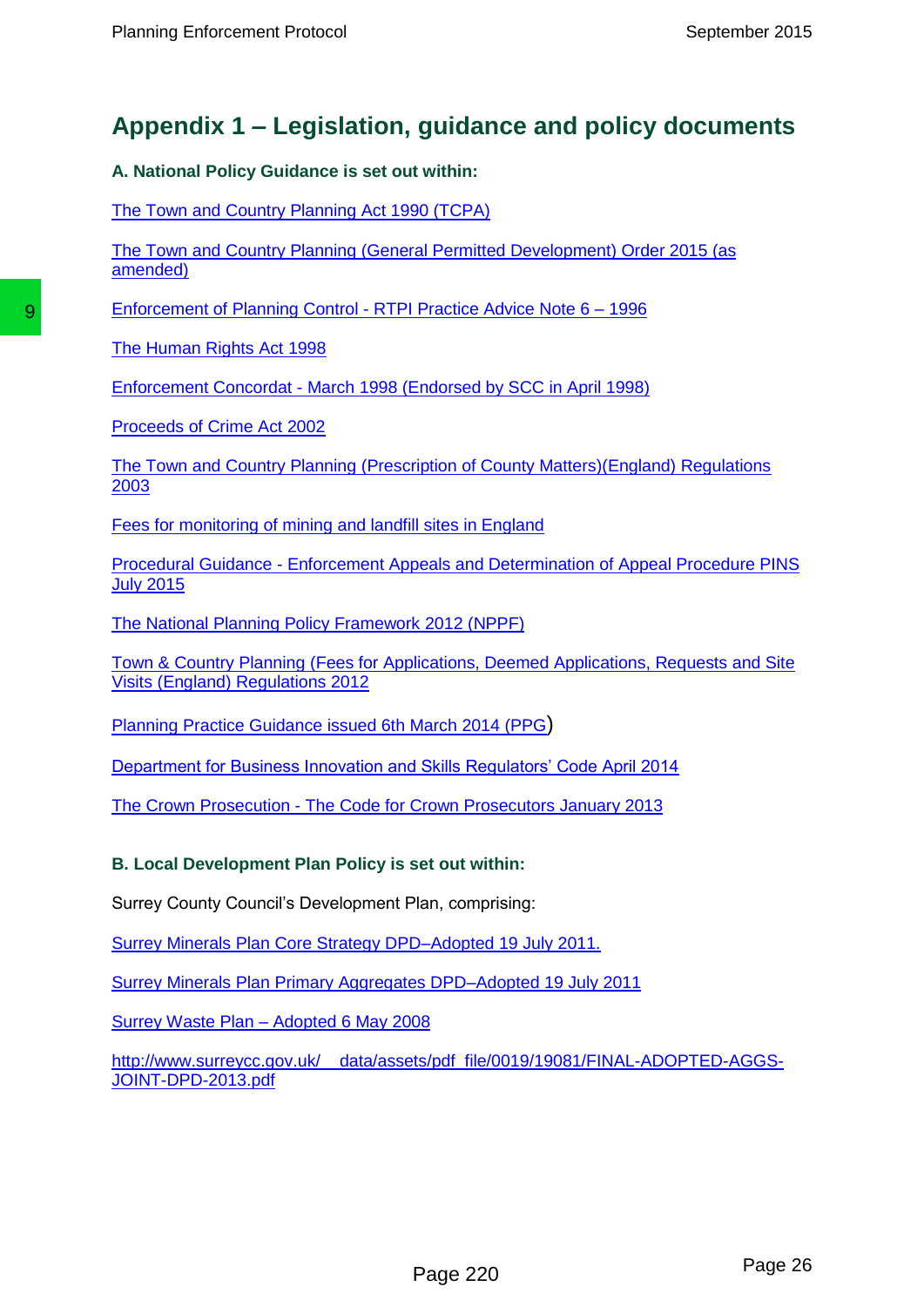### **Our Local Planning Authorities comprise the following Borough and District Councils:**

[Elmbridge BC](http://www.elmbridge.gov.uk/planning/policy/)

[Epsom & Ewell BC](http://www.epsom-well.gov.uk/EEBC/Planning/Planning+Policies/Local+Development+Framework/)

[Guildford BC](http://www.guildford.gov.uk/planningpolicy)

[Mole Valley DC](http://www.molevalley.gov.uk/localplans)

[Reigate & Banstead B C](https://localpl.reigate-banstead.gov.uk/)

[Runnymede BC](https://www.runnymede.gov.uk/article/5238/Local-Plan-2001-Current)

[Spelthorne BC](https://www.spelthorne.gov.uk/article/2754/Local-Plan-documents)

**[Surrey Heath BC](http://www.surreyheath.gov.uk/residents/planning/planning-policy/surrey-heath-local-plan)** 

[Tandridge DC](http://www.tandridge.gov.uk/Planning/PlanningPolicy/localplanning/local_development_framework.htm)

**[Waverley DC](http://www.waverley.gov.uk/info/494/local_plan/1424/the_existing_local_plan)** 

[Woking BC](http://www.woking.gov.uk/planning/policy/localplan1999)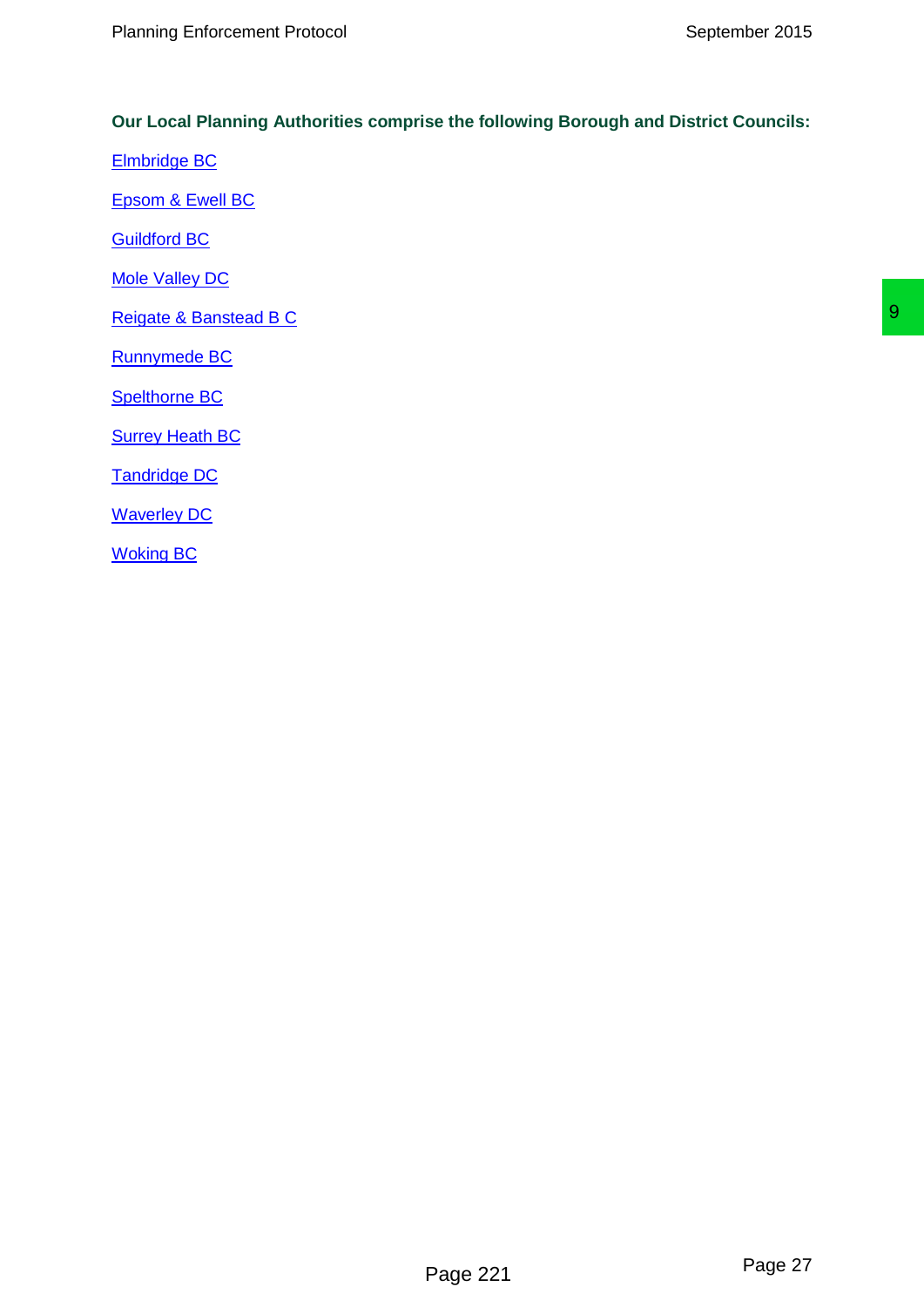### **Appendix 2 - Glossary**

|   | <b>Breach of planning</b><br>control                            | Where a breach of planning control has occurred in the absence<br>of planning permission or where the conditions of a planning<br>permission have not been complied with.                                                                                                    |         |
|---|-----------------------------------------------------------------|------------------------------------------------------------------------------------------------------------------------------------------------------------------------------------------------------------------------------------------------------------------------------|---------|
| 9 | <b>Development</b>                                              | Defined by section 55 (1) of the Town and Country Planning Act<br>1990 as meaning the carrying out of building, engineering,<br>mining or other operations in, on, over or under land, or the<br>making of any material change in the use of any buildings or<br>other land. |         |
|   | <b>Development Plan</b>                                         | The relevant planning policy documents, to be considered for an<br>area. In Surrey, this will include documents produced by both the<br>County and district and borough councils.                                                                                            |         |
|   | <b>Metropolitan Green</b><br><b>Belt (MGB)</b>                  | Designated land in Development Plans which is protected from<br>development in order to prevent urban sprawl and maintain open<br>countryside                                                                                                                                |         |
|   | <b>Area of Outstanding</b><br><b>Natural Beauty (AONB)</b>      | This national designation was established to maintain an area of<br>precious landscape with distinctive character and natural beauty<br>for the benefit of the nation.                                                                                                       |         |
|   | <b>Area of Great</b><br><b>Landscape Value</b><br>(AGLV)        | This designation was provided to maintain a landscapes<br>distinctive character or quality by restricting development.                                                                                                                                                       |         |
|   | <b>Permitted development</b>                                    | Development which does not required an express grant of<br>planning permission - see Town and Country Planning (General<br>Permitted Development) Order 2015 or the Use Classes Order<br>1987.                                                                               |         |
|   | <b>Ramsar Sites</b>                                             | Wetlands of international importance designated under the<br>Ramsar Convention It provides for the conservation and good<br>use of wetlands and the convention was ratified by the UK<br>Government in 1976 when it also designated its first Ramsar<br>sites.               |         |
|   | <b>Scheduled ancient</b><br>monuments                           | Nationally important archaeological sites or historic buildings.                                                                                                                                                                                                             |         |
|   | <b>Section 106 agreement</b>                                    | Section 106 of the Town and Country Planning Act 1990 allows a<br>local planning authority to enter into a legally binding agreement<br>(planning obligation) with a developer of land to secure<br>appropriate mitigation for the development                               |         |
|   | <b>Sites of Special</b><br><b>Scientific Interest</b><br>(SSSI) | Defined under the Wildlife and Countryside Act 1981 (as<br>amended by the Countryside and Rights of Way Act 2000) as an<br>area of special interest by reason of any of its flora, fauna, or<br>geological features.                                                         |         |
|   | <b>Special Areas of</b><br><b>Conservation (SAC)</b>            | These are protected sites designated under the European<br>Community (EC) Habitats Directive. The listed habitat types and<br>species are those considered to be most in need of conservation<br>at a European level (excluding birds).                                      |         |
|   |                                                                 |                                                                                                                                                                                                                                                                              |         |
|   |                                                                 | Page 222                                                                                                                                                                                                                                                                     | Page 28 |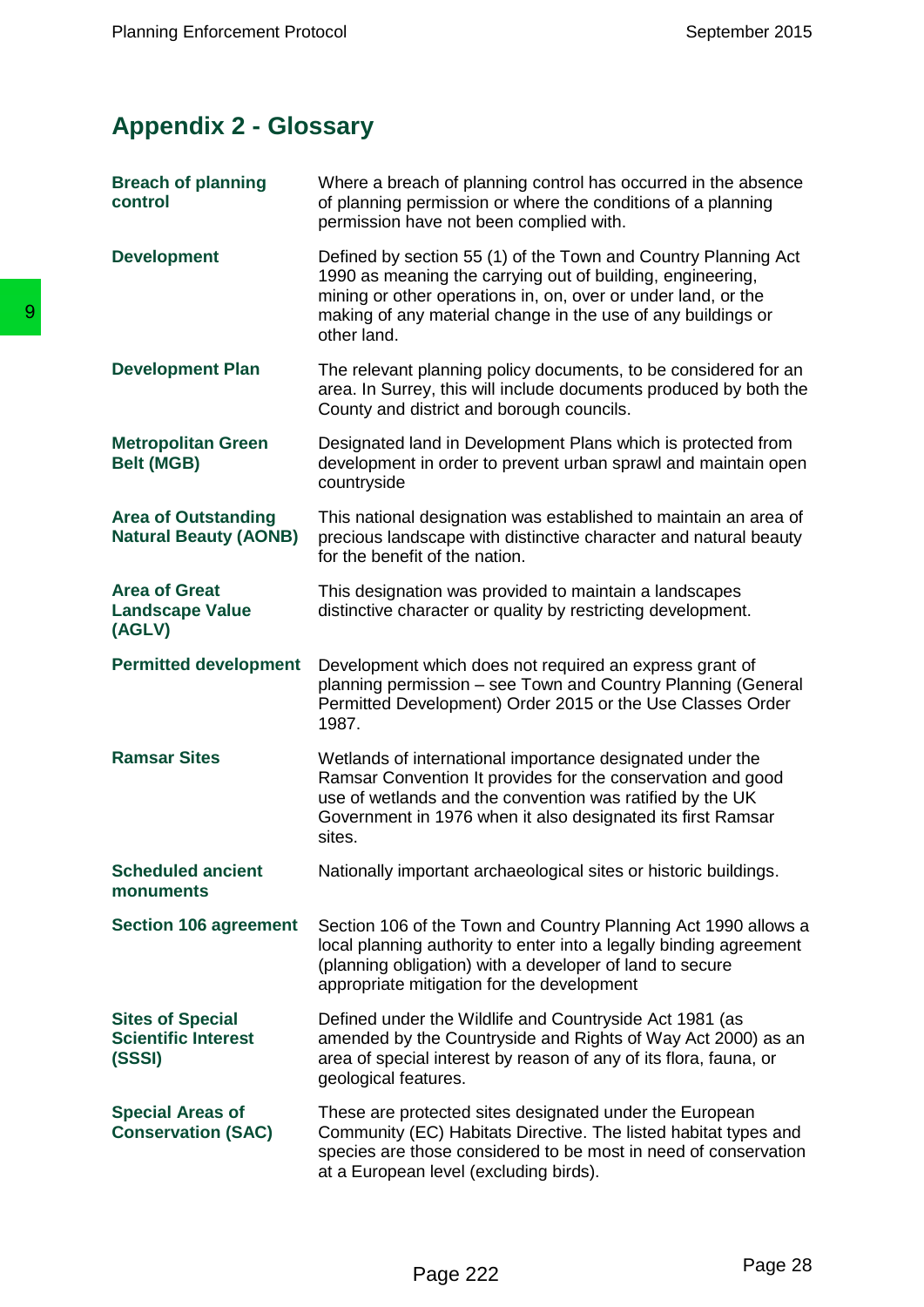| <b>Special Protection</b><br>Areas (SPA)   | These are protected sites for rare and vulnerable birds and for<br>regularly occurring migratory species as classified in accordance<br>with Article 4 of the EC Birds Directive.                                                                                                                                        |         |
|--------------------------------------------|--------------------------------------------------------------------------------------------------------------------------------------------------------------------------------------------------------------------------------------------------------------------------------------------------------------------------|---------|
| <b>Flood Plain</b>                         | See the Environment Agency's website via the following link<br>for up to date information.                                                                                                                                                                                                                               |         |
| <b>Material planning</b><br>considerations | A material consideration is a matter that should be taken into<br>account in making a planning decision, for example traffic, noise,<br>design and nature conservation. Non-material planning<br>considerations include loss of property value, boundary disputes<br>and matters controlled by non planning legislation. | 9       |
| <b>Lawful development</b>                  | A local planning authority can grant a certificate confirming that:<br>an existing use of land, or some operational development, or<br>some activity being carried out in breach of a planning condition,<br>is (or would be) lawful for planning purposes.                                                              |         |
|                                            |                                                                                                                                                                                                                                                                                                                          |         |
|                                            |                                                                                                                                                                                                                                                                                                                          |         |
|                                            |                                                                                                                                                                                                                                                                                                                          |         |
|                                            |                                                                                                                                                                                                                                                                                                                          |         |
|                                            |                                                                                                                                                                                                                                                                                                                          |         |
|                                            |                                                                                                                                                                                                                                                                                                                          |         |
|                                            |                                                                                                                                                                                                                                                                                                                          |         |
|                                            |                                                                                                                                                                                                                                                                                                                          |         |
|                                            | Page 223                                                                                                                                                                                                                                                                                                                 | Page 29 |